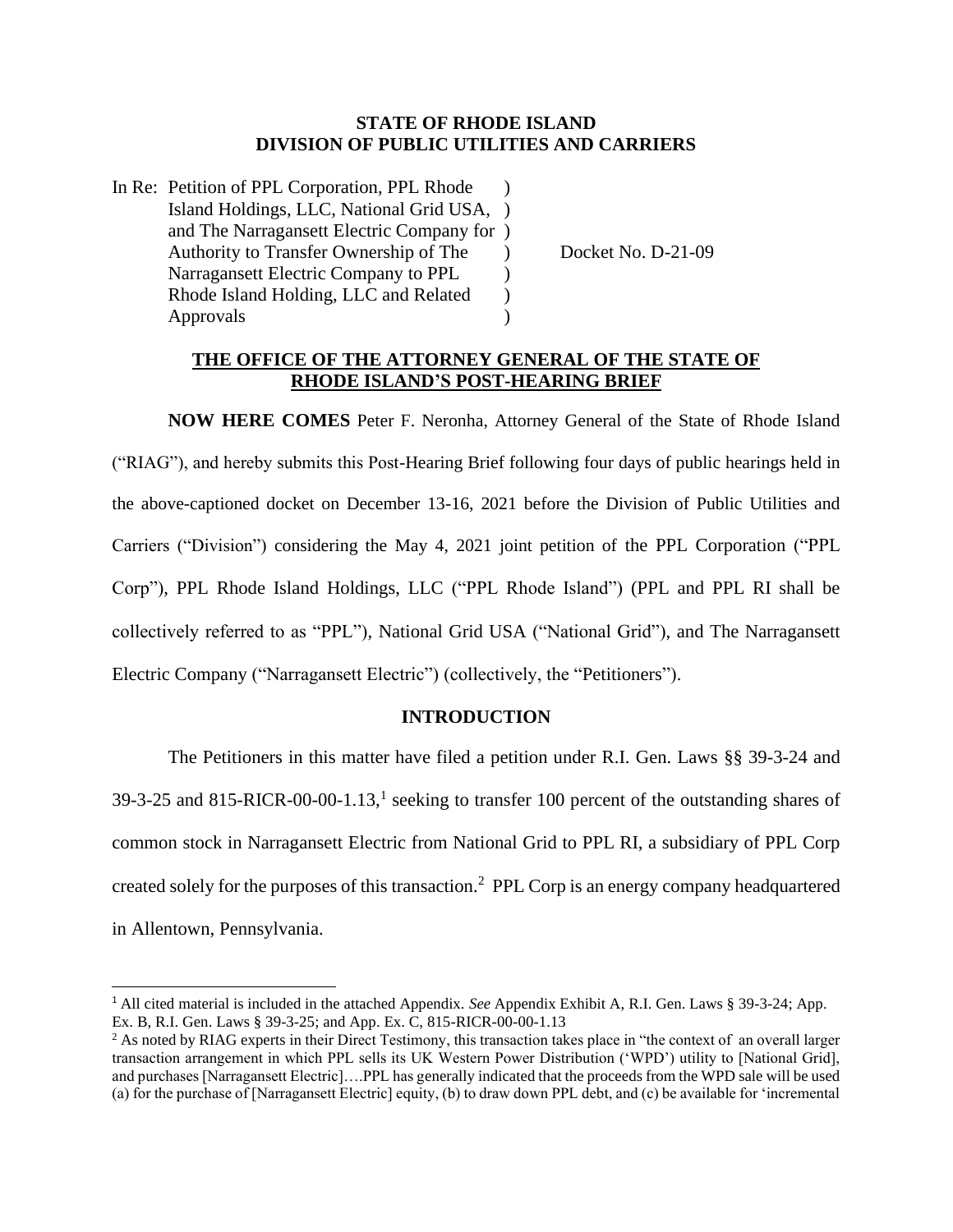Under R.I. Gen. Laws § 39-3-25, the Division must find that "the facilities for furnishing service to the public will not . . . be diminished" by the transaction and that the transaction and its terms are "consistent with the public interest." For the Division to conduct a meaningful review and find that this standard has been met, it must consider complete information regarding the specifics of the transaction, including future plans of the companies involved, and a complete view of operations post-closing. Without this information, the Division cannot develop a thorough understanding of the effects the transfer of Narragansett Electric will have on the public, in the public's role as ratepayers and as citizens of Rhode Island.

Petitioners have not met their statutory burden, even after attempts by all parties to elicit the required information. The Petitioners have not provided sufficient information to evidence how they propose to remove Narragansett Electric from the carefully integrated regional system of synergies developed by National Grid over decades without either degradation of services or significant rate increases. In place of evidence, Petitioners rely on their own unsubstantiated "expectations" and "beliefs" that there will be gained efficiency as a result of their ownership of Narragansett Electric. These speculative assertions are simply not enough to hand over the keys to a functional monopoly over Rhode Island's electric and natural gas distribution systems.

The petition, even with all supplemental conditions taken into account, falls well short of the standard for approval. The people of Rhode Island cannot be expected to assume the risk of unsubstantiated estimates and speculative synergistic savings gained from geographically remote PPL subsidiaries. PPL has not offered any concrete benefit to ratepayers or the public that might

organic and strategic growth opportunities.'" *See* App. Ex. D*, Direct Testimony of Ewen and Knecht* ("*IEc Direct Testimony*") at 4:1-7 (internal citations omitted). As stated by Mssrs. Ewen and Knecht "The discovery evidence indicates that [National Grid] was not interested in selling [Narragansett Electric], except in exchange for its ability to purchase WPD. Since both entities have a strategic interest in the ownership of [Narragansett Electric], there is no obvious advantage to PPL ownership." *Id.* at 6:1-3.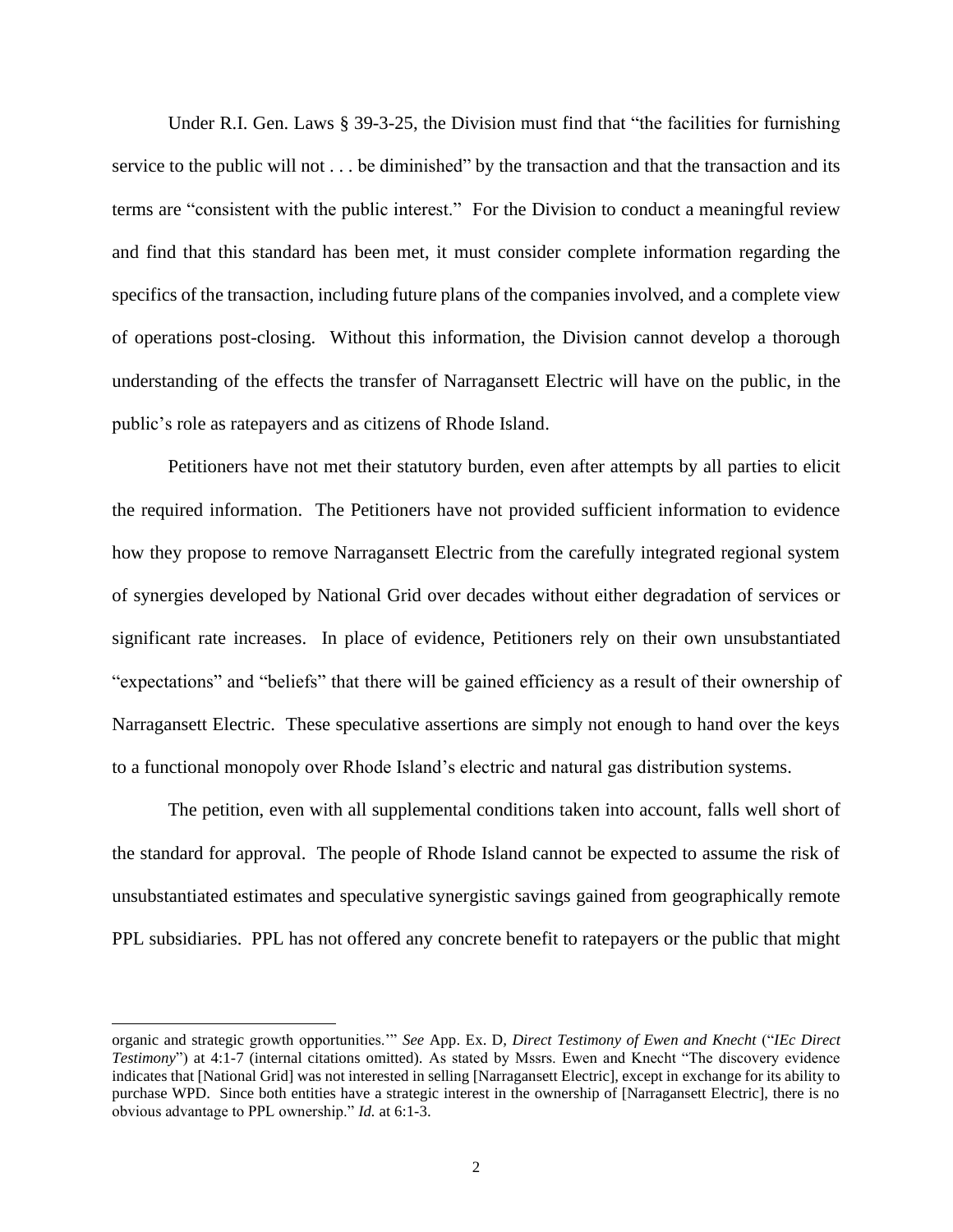offset such risk, and it has eschewed any obligation to set forth concrete plans about how the transaction will further Rhode Island's climate goals—a statutory consideration the General Assembly has mandated be part of agency decision-making. Accordingly, the Division must deny the petition.

#### **BACKGROUND AND PROCEDURAL HISTORY**

The Division's seven-month review has occurred largely without the full participation of intervenors. More than three months elapsed after the petition filing before RIAG and other intervenors were permitted full participation. On June 11, 2021, the Division issued a Notice of Filing and Deadline to Intervene, setting a June 25, 2021 deadline for motions to intervene, and requiring a hearing on the motions, set on July 15, 2021. *See* App. Ex. E, *Notice of Deadline to Intervene*. The notice did not request briefing on the appropriate standard to be applied during subsequent proceedings, and when RIAG raised the issue no opportunity to address the applicable standard was afforded. *See Id.*; *see also* App. Ex. F, Transcript of Motion to Intervene Hearing at 117:13-118:4. Nevertheless, the Petitioners opposed grants of intervention based on the grounds that intervenors' stated interests would exceed the scope of the statute as previously interpreted by the Division.

About a month later, the Hearing Officer issued Order No. 24109, granting intervention of the RIAG and the other intervenors in this case. In the order, the Division detailed the bounds within which it expected the Attorney General to participate in the proceedings, stating the intervention was "not without guardrails" and warning that "[t]he Division places [RIAG] on notice that [it] will not be permitted to venture beyond the statutory scope of this regulatory review or to seek 'net benefit' commitments from PPL." App. Ex. H, Order No. 24109 at 71. Other groups' petitions for intervention were denied outright, on the grounds of the "narrow scope" of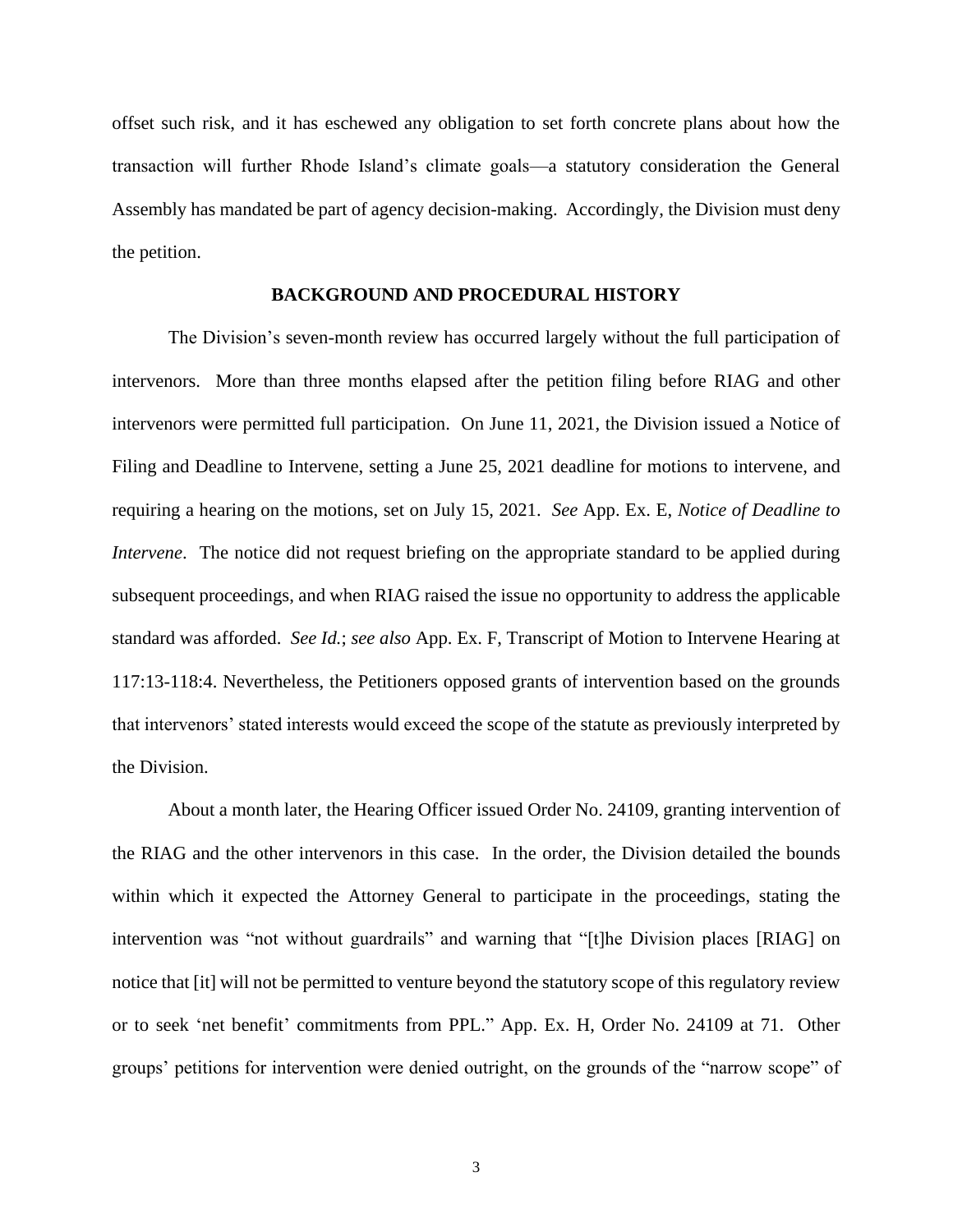review. *Id.* at 23, 78, 89. The order also informed the parties that certain topics would not be permitted at all, including "interconnection costs, infrastructure costs, competition, climate change policy and natural gas sales." *Id.* at 84-85.

On August 19, 2021, after the Division finally ruled on the motions for intervention, and intervenors were able to actively participate in the proceedings, engage experts, issue discovery, and begin their attempt (detailed below) to gain access to the non-public discovery issued by the Advocacy Section and the responses received from the Petitioners prior to their intervention. Despite concern voiced by RIAG at the procedural conference, an aggressive discovery schedule was adopted with verbal assurances that appropriate extensions would be available and that Petitioners would provide discovery responses on a rolling basis. *See* App. Ex. I, *Procedural Schedule* issued on September 9, 2021. However, after discovery response extensions were granted by courtesy to Petitioners,<sup>3</sup> several intervenors collectively requested a short, two-week extension to file direct testimony, which was opposed by Petitioners. *See* App. Ex. K, *Joint Motion for Extension of Time* dated November 2, 2021. The Division granted an extension of just five days, citing "insufficient justification to approve a two-week extension" in light of the "compressed procedural schedule that was adopted in this docket." *See* App. Ex. M, *Email from Hearing Officer to Service List* dated November 3, 2021.

Many of Petitioners' responses and documents were marked confidential and were produced to RIAG and other intervenors only with significant (and sometimes complete) redactions, leaving much of the information contained therein completely shielded from public view, as well as from the other parties to the proceedings. Petitioners delayed execution of the required nondisclosure agreements, and it was therefore only four days before the October 1

<sup>3</sup> *See* App. Ex. J, *Email Memorializing Extension* dated October 22, 2021.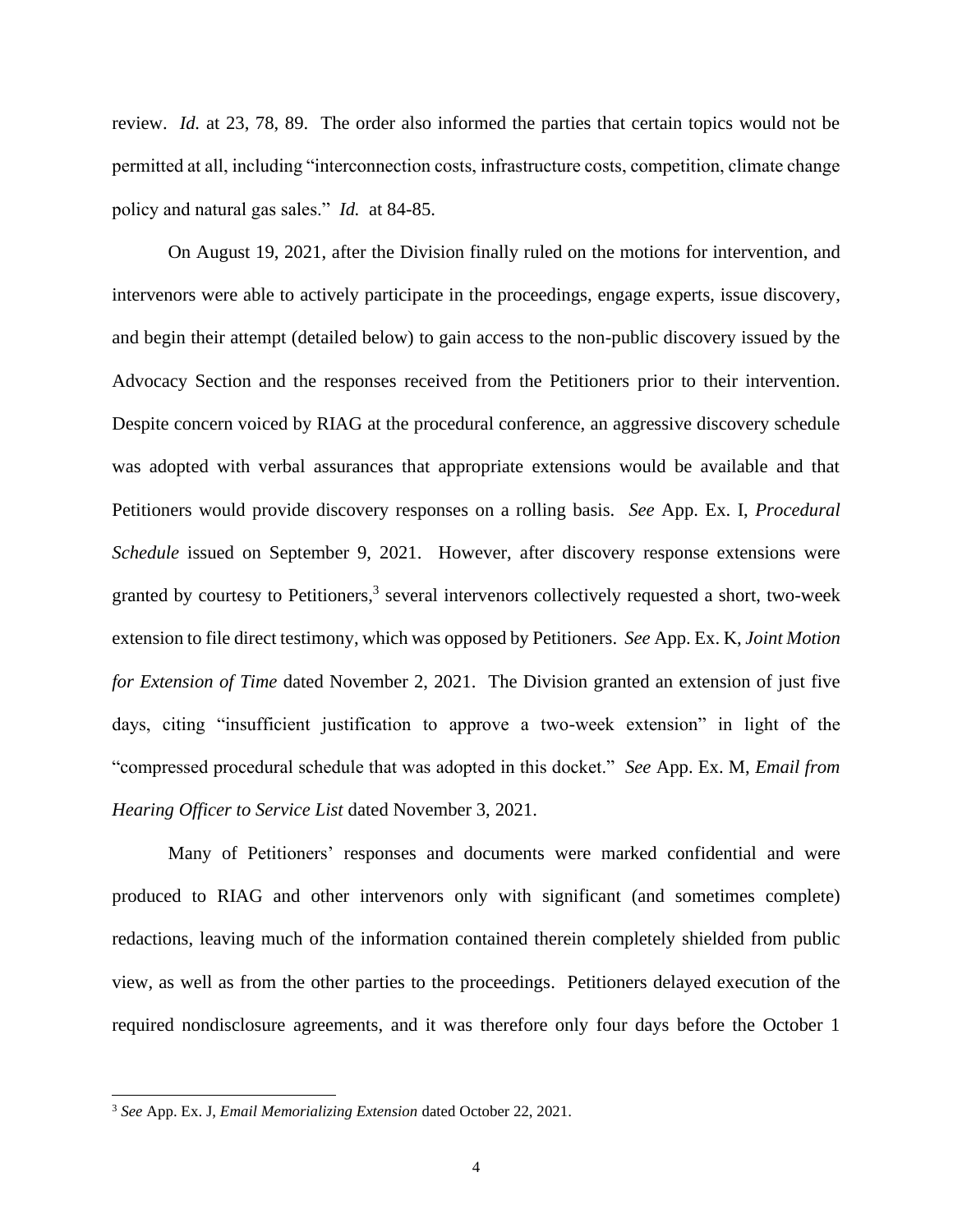discovery deadline that RIAG was provided access to some 2,283 pages of Petitioners' confidential responses.<sup>4</sup>

Petitioners' strategic delay toward intervenors continued. On the evening of December 11, 2021, without any indication of their intentions prior to that day, the Petitioners filed their "Statement of Existing and Additional Commitments" outlining sixteen "commitments" the companies have now made on the record. The next day, on the literal eve of the hearings, the Petitioners supplemented the Statement of Existing and Additional Commitments with an additional commitment (together, the "Commitments"). *See* App. Ex. L, *Commitments*. Petitioners relied heavily on the Commitments throughout the hearings to explain why the petition meets the statutory standard. In fact, at the onset of the hearings, counsel for PPL claimed that the Commitments "effectively implement most, certainly many of the recommendations that came out of the review of this petition by the Advocacy Section witnesses and by the Attorney General's witnesses." *See* App. Ex. G, Tr. 1 at 27:5-9.<sup>5</sup> Counsel for PPL further stated: "We believe those commitments should substantially reduce the number of issues we have to wade through in this hearing . . . ." *See Id.* at 27:11-14. These last-minute additions, on which PPL placed so much importance, came more than a month after it was alerted to the RIAG's and Advocacy Section's expert witness's concerns as expressed in their Direct Testimony.

This delay impeded RIAG's efforts to meaningfully participate in this statutory review. After being granted intervention, the RIAG engaged expert witnesses to assist in its analysis of the

<sup>4</sup> The initial request for access to confidential documents was sent on August 30, 2021. *See* App. Ex. K, *Joint Motion for Extension of Time* at 4-5 for discussion of NDA timing. It was not until September 7, 2021, that Petitioners noted the need for nondisclosure agreements, which were requested by RIAG that same day. *Id.* After follow-up requests from RIAG on September 9, 15 and 17 drafts of the NDAs were finally sent by the Petitioners some three weeks after the initial request for documents on September 17 and 21, 2021. *Id*

<sup>5</sup> Hereinafter, the Transcript from the first day of hearings, December 13, 2021 will be referred to as Tr. 1 in citation. Transcript for December 14, 2021 will be referred to as Tr. 2. Transcript for December 15, 2021 will be referred to as Tr. 3. Transcript for December 16, 2021 will be referred to as Tr. 4.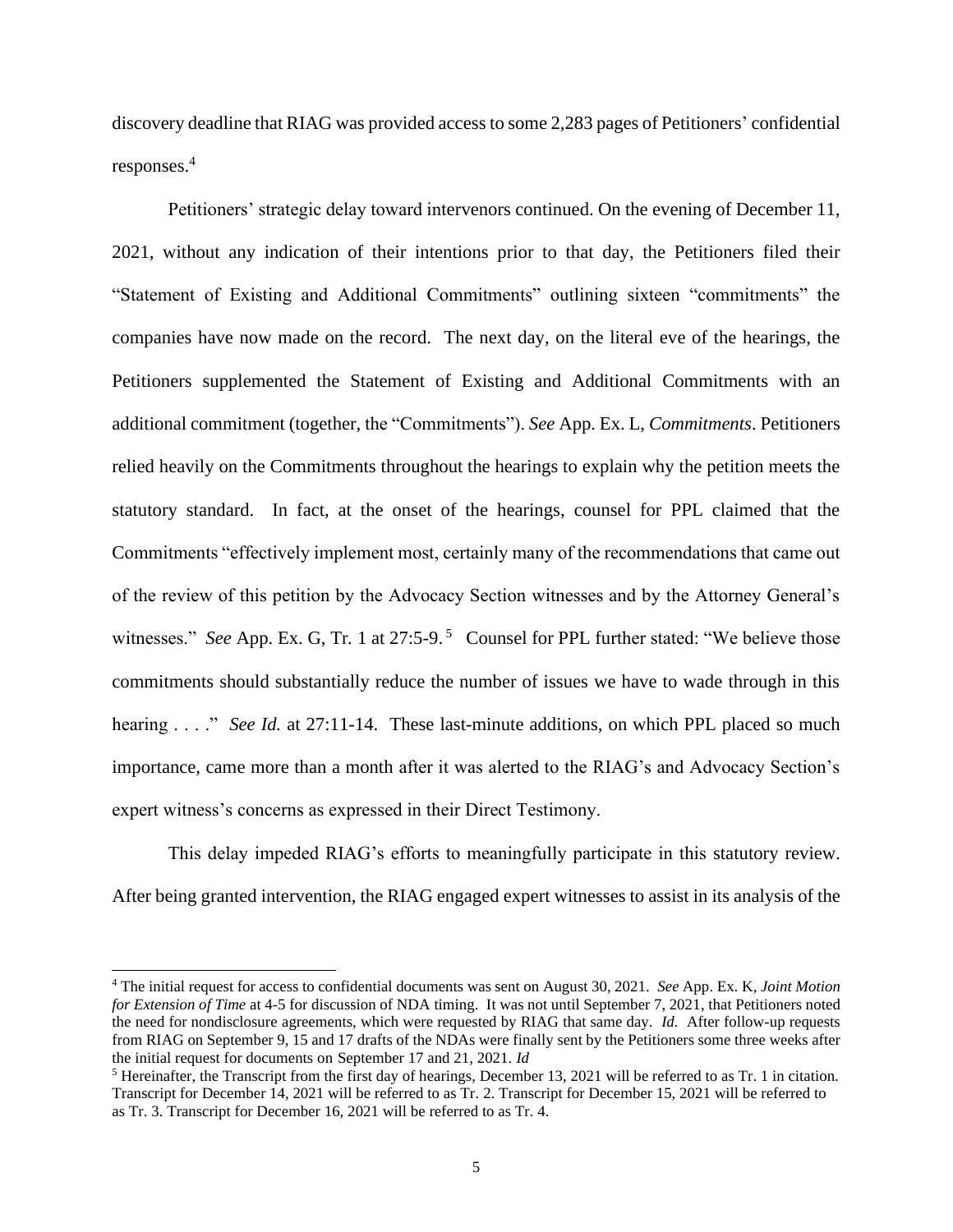proposed transaction. The Office retained Industrial Economics, Inc. Following review of the record, Principals Robert Knecht and Mark Ewen prepared Direct and Surrebuttal Testimony expressing their concerns.<sup>6</sup> This testimony was necessarily prepared without benefit of the Commitments, and while Mssrs. Knecht and Ewen appeared at the hearings on December 16, 2021 and discussed their outstanding concerns, as well as additional concerns with respect to the Commitments, they did so without the benefit of discovery on the meaning of the Commitments or the data behind them.

RIAG's experts noted that as the application stands, inclusive of the Commitments, they would not recommend approval of the transaction.<sup>7</sup> See App. Ex. N, Tr. 4 at 235:2-5; 256:9-15. Three Advocacy Section experts also expressed continued concerns regarding the proposed transaction.

Further, the Advocacy Section witnesses with remaining concerns noted that they had reviewed and considered the entire record of discovery provided in this docket. *See e.g.* App. Ex. O, Tr. 3 at 160:21-23 (Mr. Booth testifying for the Advocacy Section and stating he "looked at the entire petition, all of the data requests, responses, materials filed, [and] all the testimony filed."); App. Ex. N, Tr. 4 at 132:24 – 133:1 (Mr. Oliver testifying for the Advocacy Section and stating he "reviewed the entire filing and literally all of the data request responses."); *Id*. At 24:9 (Mr. Ballaban testifying for the Advocacy Section and noting a review of the totality of the filings in this docket, including the Commitments). Based on this representation, to ensure an accurate

<sup>&</sup>lt;sup>6</sup> Mr. Knecht and Mr. Ewen noted during the hearing that they were unable to review the entirety of the record and focused on relevant portions thereof due to the time constraints of the proceedings. *See* App. Ex. N, Tr*.* 4 at 224:17 – 225:2; *see also* Ap.. Ex. D, *IEc Direct Testimony* at 3:3-12. The documents reviewed included, but were not limited to, the petition and data requests and responses referenced in and incorporated into their direct testimony via Exhibit IEc-2*.* 

<sup>&</sup>lt;sup>7</sup> Were the Division to approve the transaction (it should not), the Commitments should nevertheless be formally incorporated into any order issued by the Division, along with any other terms the Division finds necessary, to ensure PPL RI complies with its publicly stated changes in the terms of this transaction and on which parties and the Division have relied in evaluating the petition.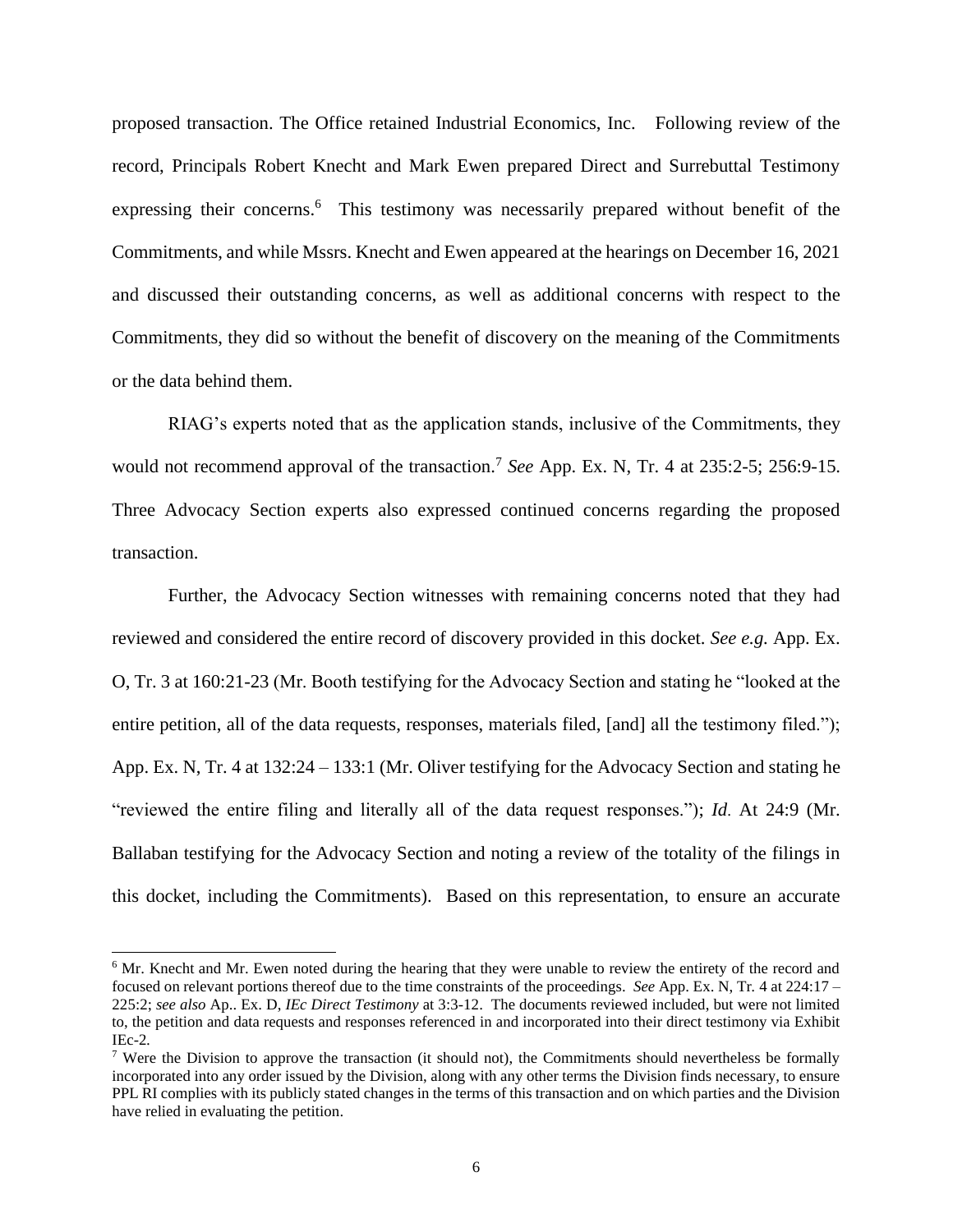evidentiary and administrative record, the RIAG moved to have all data requests and discovery marked for identification and entered as exhibits in full in this matter. The motion was denied in its entirety over objection. App. Ex. N, Tr. 4 at 266:6-24.

#### **ARGUMENT**

Petitioners have presented a transaction for the transfer of ownership of a regulated Rhode Island utility without any apparent attempt to explain why the transfer is consistent with the public interest or how the public's investment in and reliance on their current electric and gas utility services will not be harmed by the proposed transaction. Petitioners have cut short meaningful opportunity for the public to review or participate in these proceedings by propounding a cramped interpretation of the statutory standard which ignores the 2021 Act on Climate, refusing to provide pro forma financials reflecting the post-close corporate structure, refusing to provide information related to reasonableness of the purchase price, and providing Commitments changing the terms on which it seeks approval of the transaction on the eve of hearings, long past the point where meaningful expert review could take place. Throughout, Petitioners have not seriously addressed unique considerations related to Narragansett Electric, including Rhode Island's multiple procedures to build the final distribution rates customers pay, the Act on Climate decarbonization goals, and Narragansett Electric's decades long investment in shared services with its regional affiliated utilities owned by National Grid. Instead, Petitioners have asserted, without adequate evidentiary support, that extracting Narragansett Electric from its current regional system and plopping it into a new corporate structure with distant utilities in Kentucky and Pennsylvania will somehow be without risk to the public. Petitioners make this assertion despite needing to create shared storm response across a vast geographic distance for the first time, an admittedly necessary overhaul and replacement of information technology systems, demonstrable lack of familiarity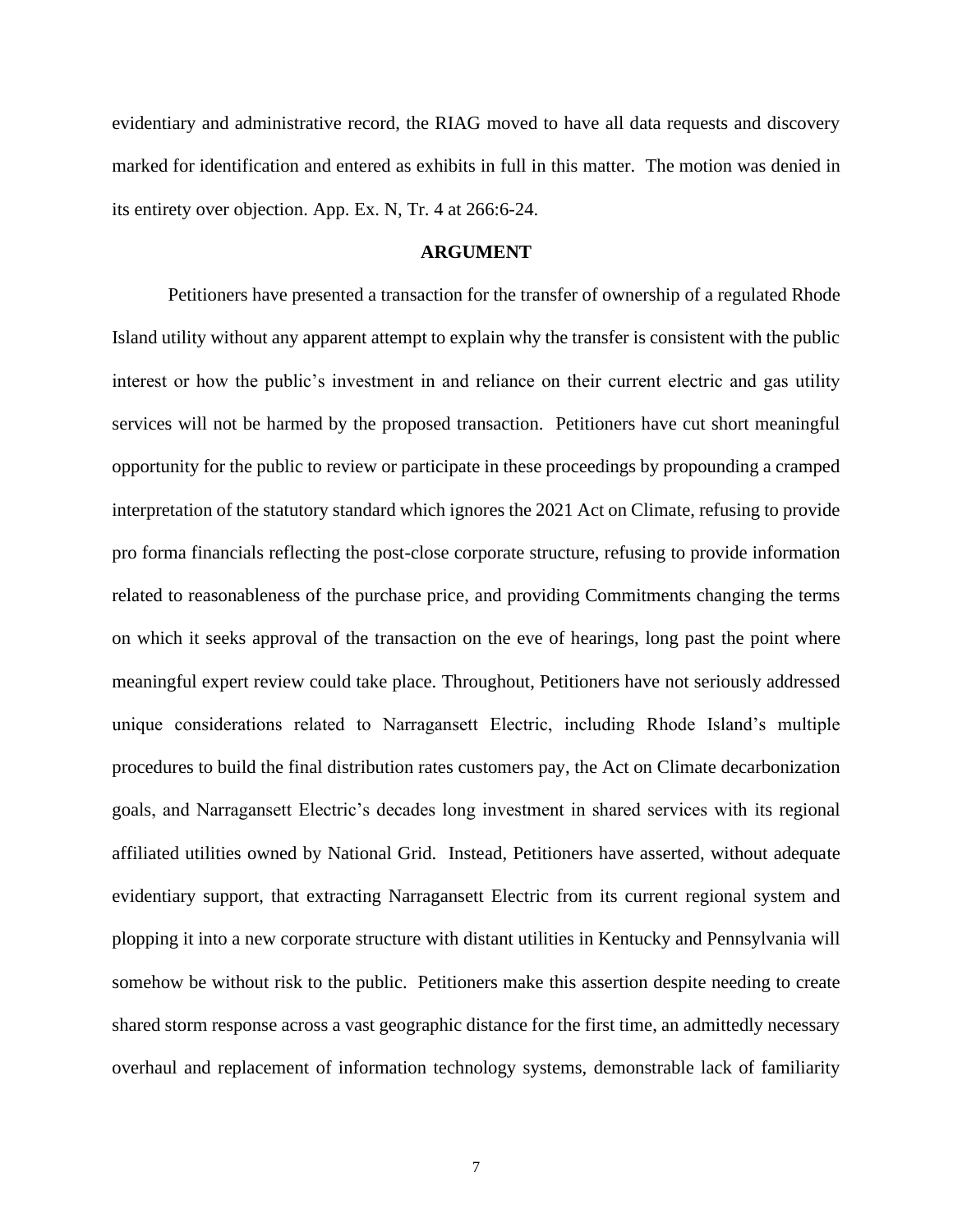with ongoing and necessary capital projects for advanced metering and other investments, need to create a gas commodity hedging operation out of whole cloth, and the need to stand up physical facilities in Rhode Island (the costs of which PPL has reserved the right to pass to ratepayers in future rate making but which Petitioners nevertheless attempt to cast as a benefit).

# **I. THE DIVISION MUST FIND THE TRANSACTION AND ITS TERMS SERVES THE INTERESTS OF THE PUBLIC AS RATEPAYERS AND CITIZENS TO APPROVE THE TRANSACTION.**

To approve the petition and the underlying transaction, the Division must determine that "the facilities for furnishing service to the public will not . . . be diminished" by the acquisition, and that the transaction and its terms are "consistent with the public interest." App. Ex. B, R.I. Gen. Laws § 39-3-25.

The "ultimate goal" of statutory interpretation "'is to give effect to the purpose of the act as intended by the Legislature.'" App. Ex. P, *Blais v. Rhode Island Airport Corp.*, 212 A.3d 604, 611 (R.I. 2019) (quoting App. Ex. Q, *Providence Journal Company v. Rhode Island Department of Public Safety ex rel. Kilmartin*, 136 A.3d 1168, 1173 (R.I. 2016)). "[I]t is well settled that the plain statutory language is the best indicator of the General Assembly's intent." App. Ex. R, *Twenty Eleven, LLC v. Botelho*, 127 A.3d 897, 900 (R.I. 2015) (internal quotation omitted). Moreover, "statutes should not be construed to achieve meaningless or absurd results." *Id.* (internal quotation omitted). And no individual section should be examined in isolation, each "must be considered in the context of the entire statutory scheme. . . ." *Id.* (internal quotation omitted).

The Division has previously construed this statute, finding as a matter of law that its "approval is limited to two factors/criteria, one that specifically addresses the present and future needs of ratepayers, and one that ensures no harm to the general public as a whole (including ratepayers)." App. Ex. S, *In re: Joint Petition for Purchase and Sale of Assets by The Narragansett*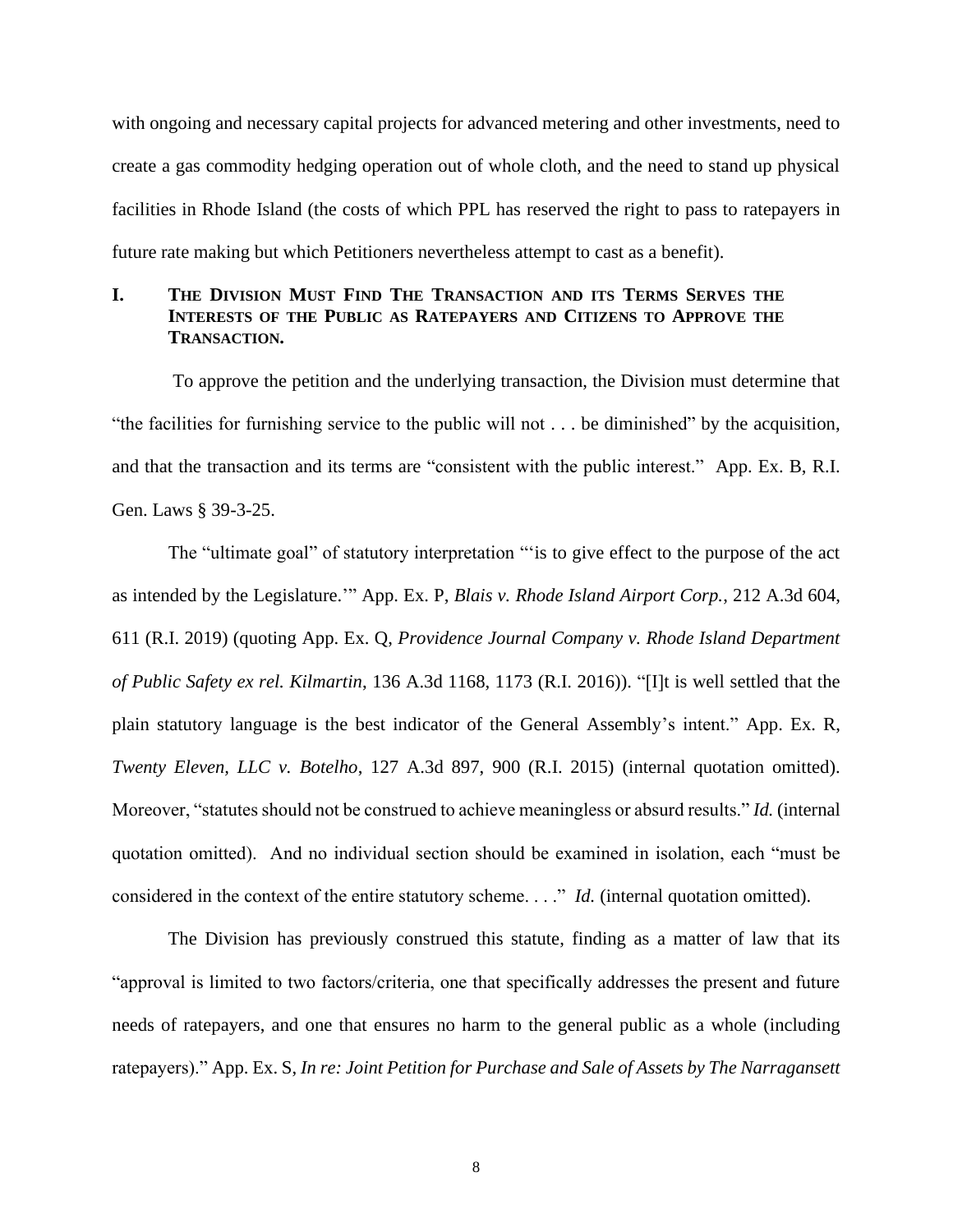*Electric Company and the Southern Union Company*, D-06-13, Report and Order No. 18676, at 52 (July 25, 2006). The Division elaborated, stating the required findings include that (1) "there will be no degradation of utility services after the transaction is consummated;" and (2) "the proposed transaction will not unfavorably impact the general public (including [customers])." *Id.* The Division considered these two criteria essentially the same (a no-harm standard), but addressed to two different groups: (1) "the present and future needs of ratepayers"; and (2) "the general public as a whole (including ratepayers)." From these two criteria, the Division further concluded that there was no need for an applicant to make ". . . a prerequisite demonstration that the transaction produces a 'net benefit' to ratepayers and the general public." *Id.* Nevertheless, the Division *did* make such a finding with respect to ratepayers, citing to evidence from the Advocacy Section of the Division that net savings of \$4.9 million per year for Rhode Island ratepayers would be realized through future ratemaking. *Id.*

The Division's 2006 conclusion that applicants have no obligation to demonstrate a net benefit of the transaction in order to both (1) ensure "service to the public will not . . . be diminished" and (2) the transaction and its terms are "consistent with the public interest" is erroneous as a matter of law and the Division should reconsider its interpretation. As a threshold matter of logic, eschewing the net benefit standard<sup>8</sup> is nonsensical when a change of this magnitude makes disruption inevitable and the statute (even under the Division's articulation) requires a demonstration of no harm. Making such a statement serves only the limited purpose of resolving

<sup>8</sup> Many states interpret their statutes requiring a transaction to be "consistent with the public interest" as requiring a net benefits consideration. *See e.g.* App. Ex. T, *Md. Office of People's Counsel v. Md. Pub. Serv. Comm'n*, 192 A.3d 744 at 747 (Md. 2018) (quoting Md. Code Ann., Pub. Util.  $\S 6-105(g)(3)$ , (5)) (in an acquisition of an electric supply company including mergers the assessment must determine if the transaction is "consistent with the public interest, convenience, and necessity, including benefits and no harm to consumers."). Massachusetts has also determined that to show a transaction is "consistent with the public interest" there must be a showing of a net benefit, demonstrating that benefits outweigh the costs both quantitatively and qualitatively. App. Ex. U, Interlocutory Order on Standard of Review, 2011 WL 933568 (Mass.D.P.U. March 10, 2011) at 11-14.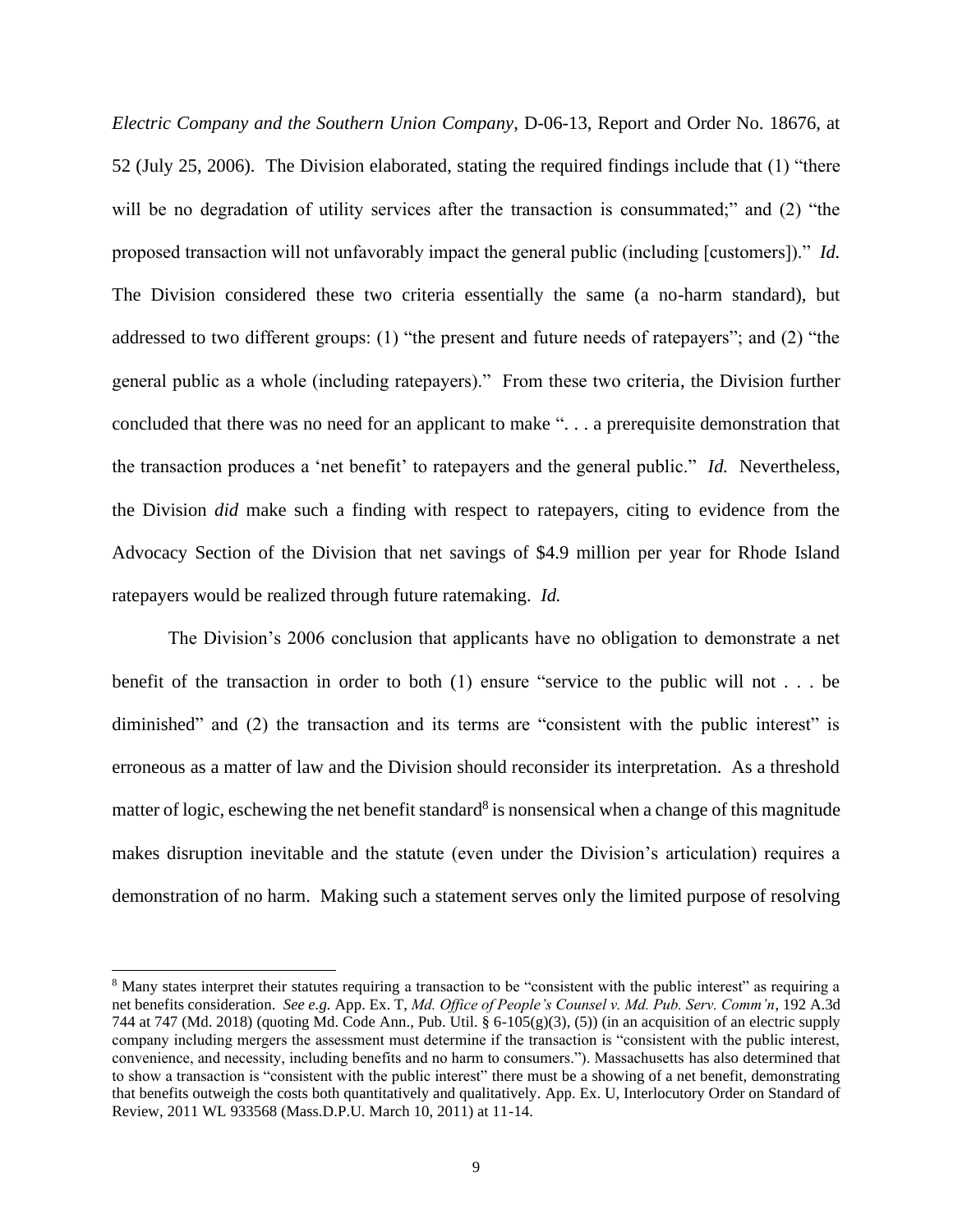the imaginary case when the potential harms or risks of the transaction and the potential benefits of the transaction are in exact equipoise. But such a case is exceedingly unlikely, and it is equally unlikely that the legislature said, not once but twice, that the public's interests should be protected while meaning only to speak to the single case of an exact harm-benefit balance.

The Division's interpretation also departs from the plain language of the statute. The legislature spoke clearly of *one* group's interests, named in both criteria in the statute: "the public." The Division must consider the interests of the public twice. First, the Division must consider "the facilities for furnishing service to *the public*" pre- and post- transaction and conclude that they "will not thereby be diminished." App. Ex. B, R.I. Gen. Laws § 39-3-25 (emphasis added). Second, the Division must consider whether both "the purchase, sale, or lease *and* the terms thereof are consistent with the *public* interest." *Id.* (emphasis added). The Division is given the very specific task of holistically addressing the public's interest in utility service and in any other public good that could be impacted by the transaction.

The legislature did not leave the Division without guidance about what encompasses the public interest. In fact, in the same statute vesting the Division with its authority, R.I. Gen. Laws, § 39-1-1(c), the General Assembly has expounded at length about the ways in which "[t]he businesses of distributing electrical energy, [and] producing and transporting manufactured and natural gas, . . . are affected with a public interest." App. Ex. V, R.I. Gen. Laws, § 39-1-1(a)(1). Because of this interest, "[s]upervision and reasonable regulation by the state […] are necessary to protect and promote the convenience, health, comfort, safety, accommodation, and welfare of the people, and are a proper exercise of the police power of the state[.]" App. Ex. V, R.I. Gen. Laws, § 39-1-1(a)(2). Moreover, "[p]reservation of the state's resources, commerce, and industry requires the assurance of … an abundance of energy, [ ] supplied to the people with reliability, at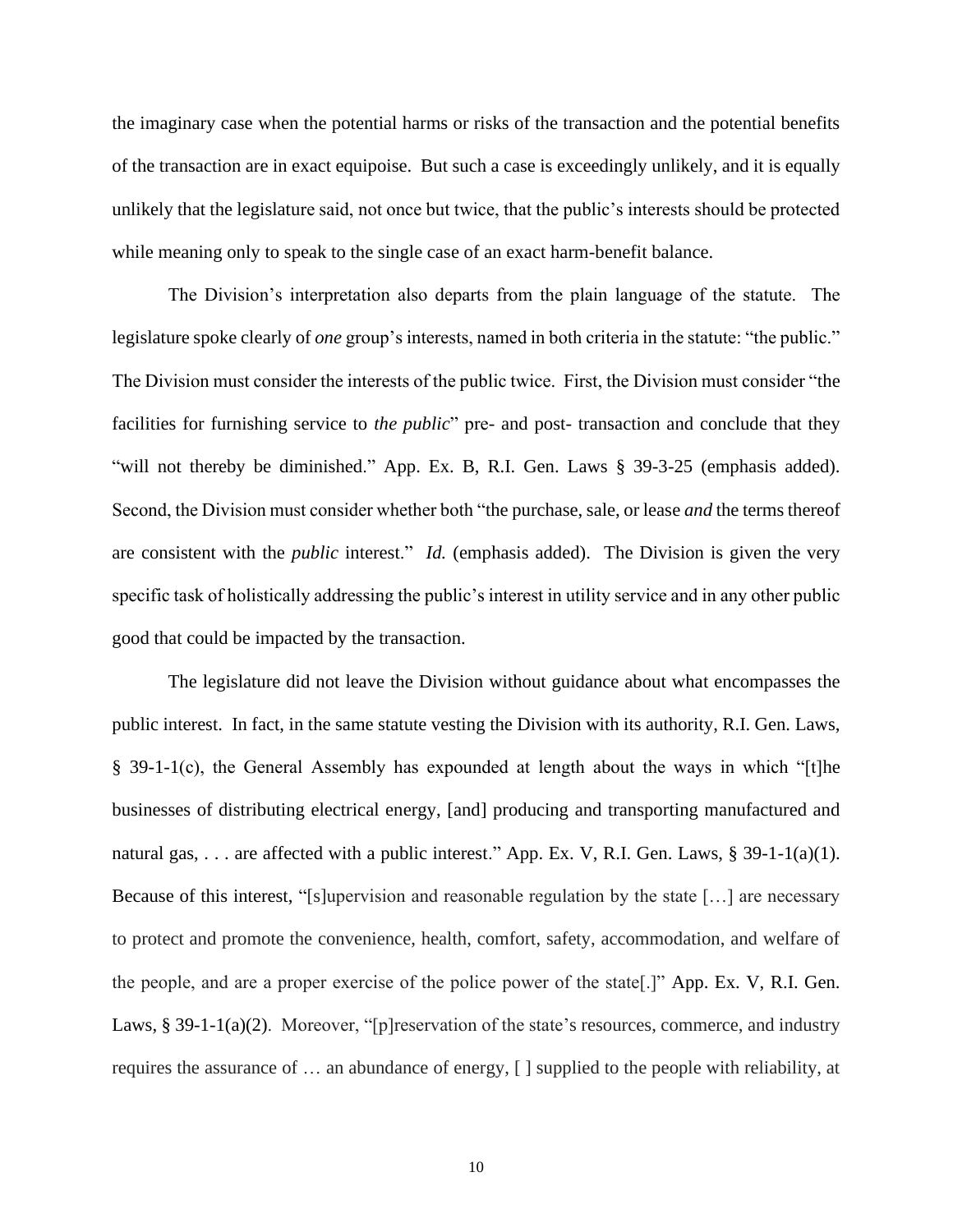economical cost, and with due regard for the preservation and enhancement of the environment, the conservation of natural resources, including scenic, historic, and recreational assets, and the strengthening of long-range, land-use planning." App. Ex. V, R.I. Gen. Laws, § 39-1-1(a)(3).

The General Assembly has added detailed policy findings over the years, articulating that the State should use "all feasible means and measures" to encourage other states to reduce emissions from fossil-fuel electricity generating assets to ensure the goal of "cost-effective attainment of environmental standards within Rhode Island" and that utilities should continue to "extend the same protections afforded to low-income customers" despite a transition to a more competitive electric utility industry. App. Ex. V, R.I. Gen. Laws, § 39-1-1(d)(6), (7). In 2006, the General Assembly made further findings that "basic utility restructuring" "has not resulted in competitive markets for residential and small commercial-industrial customers, lower overall prices, or greater diversification of energy resources used for electrical generation" and it is therefore necessary to move "beyond" that goal toward "energy resource diversification, distributed generation, and load management." App. Ex. V, R.I. Gen. Laws, § 39-1-1(e). <sup>9</sup> These legislative articulations of the public interest, set forth in plain language by the General Assembly, must be considered in the decision-making process of the Division when reviewing transactions between utilities governed by General Laws § 39-3-24 and -25, the type of "basic utility restructuring" directly referenced in R.I. Gen. Laws, § 39-1-1(e). Broad considerations of the public's interest in affordable, effective, modernized, efficient and carbon-neutral utility service are mandated in the legislative grant of authority to the Division.

<sup>9</sup> The proposed transaction places Narragansett Electric firmly within the General Assembly's ambit of concern, where utilities exist as subsidiaries of vertically-integrated parent corporations. For example, PPL Corporation boasts 7,500 megawatt generation capacity to go with its (current) 2.5 million electric customers. PPL at a Glance, [https://www.pplweb.com/.](https://www.pplweb.com/) A utility sitting in such a structure is, in many ways, existing at the mercy of its parent, whose concerns and duties to shareholders can shape the future of the utility (whether by intent or neglect).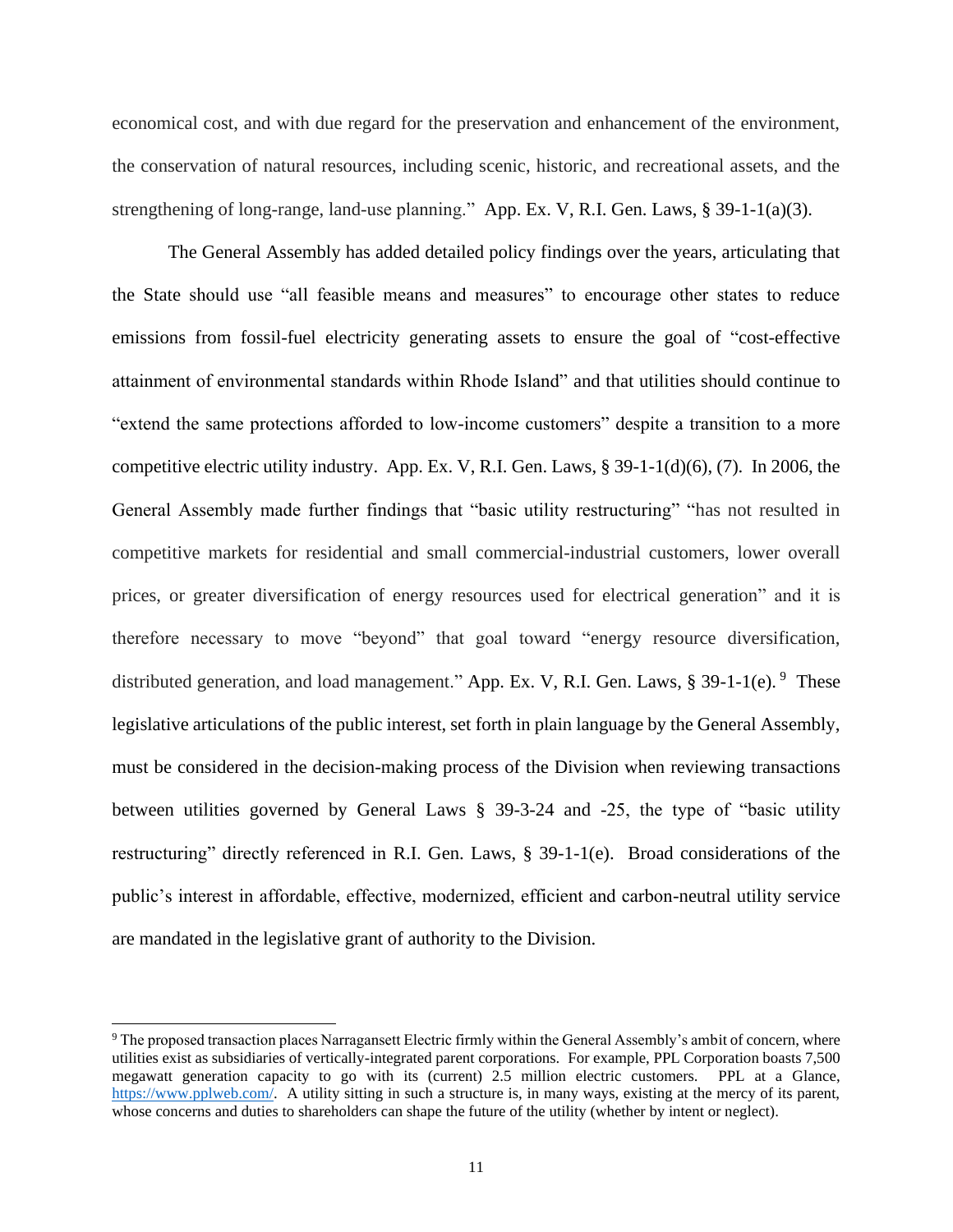The Division is further bound to consider additional factors outside the framework it outlined in *Southern Union* by subsequent legislation. The Act on Climate mandates that Rhode Island must achieve greenhouse gas emission reductions of 45% from 1990 levels by 2030, 80% from 1990 levels by 2040, and net-zero emissions by 2050. *See* App. Ex. W, R.I. Gen. Laws § 42- 6.2-9. This sweeping policy goal came with an equally sweeping mandate for state entities: "Addressing the impacts on climate change shall be deemed to be within the powers, duties, and obligations of *all* state departments, agencies, commissions, councils, and instrumentalities, including quasi-public agencies, and each shall exercise among its purposes in the exercise of its existing authority, the purposes set forth in this chapter pertaining to climate change mitigation, adaptation, and resilience." App. Ex. X, R.I. Gen. Laws § 42-6.2-8 (*emphasis added*). Were that language not broad enough to require the Division to consider climate impacts before approving this transaction (it is), the Act on Climate is to be "construed liberally as is necessary for the welfare of the state and its inhabitants." App. Ex. Y, R.I. Gen. Laws § 42-6.2-11.

The relevant plain language of the statute, when considered within the statutory scheme whereby the General Assembly granted authority to the Division and instructed all state entities to prioritize climate action, requires the Division to assess the transaction's impacts on Rhode Island's climate goals as part of its public interest analysis. Departure from the statutorily mandated standard may be grounds for reversal. The Rhode Island Supreme Court has found error where the public utility commission did not adequately ensure the inclusion of terms that "served the public interest[]" in the subject matter of its review (there, an ordinance impacting utility construction). App. Ex. Z, *In re Petition for Rev. Pursuant to Section 39-1-30 of Ordinance Adopted by City of Providence*, 745 A.2d 769, 777 (R.I. 2000).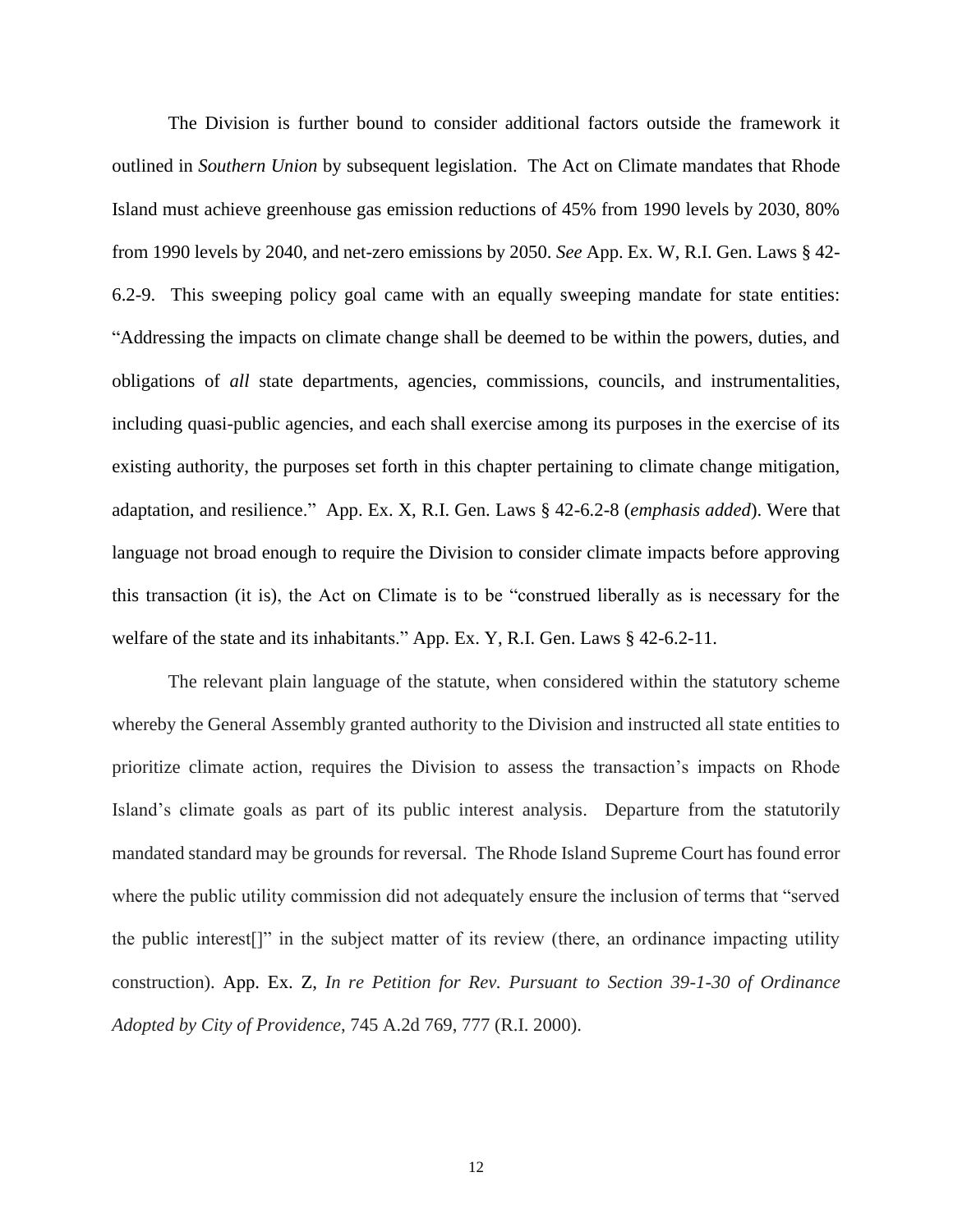When determining whether the proposed transaction is "consistent with the public interest" pursuant to RI Gen Laws § 39-3-25, the Division must determine that there is evidence sufficient to demonstrate that the transaction, with all of the multifaceted and broad effects it may have on the public, advances the interests of the public in the provision of any public good. Narragansett Electric's system of current services, together with the support received in meeting service, climate, distribution and other goals from its parent, National Grid, must serve as a baseline for the evaluation. Petitioners must then provide evidence that the transaction does not diminish the public's interest in receipt of reliable utility services, and that it is, on the whole, consistent with the interests of the Rhode Island public, including as set forth in the specific policy findings of the General Assembly, the public's interest in functioning electricity and natural gas markets, competitive rates, and reliable service achieved while reducing emissions, preserving Rhode Island's substantial natural resources, and continuing in the State's pursuit of all its long-term environmental and energy goals, including those mandated by the Act on Climate.

# **II. PETITIONERS' OWN FAILURE TO AFFIRMATIVELY DISCLOSE INFORMATION AND TRANSPARENTLY RESPOND TO DATA REQUESTS MEANS PETITIONERS CANNOT MEET THEIR BURDEN.**

#### **A. Without Post-closing Financials, the Division and the Parties Cannot Reach the Required Statutory Findings.**

PPL did not provide any pro forma financials for the post-transaction environment. *See e.g.*

App. Ex. D, *IEc Direct Testimony* at 14:20-21, 15:4-7 and App. Ex. AA, *Surrebuttal Testimony of Ewen and Knecht ("IEc Surrebuttal Testimony")* at 2:16 – 3:5; *see also* App. Ex. N, Tr. 4 at 229:9- 12 and App. Ex. BB, PPL-AG-1-10. This complete lack of information was never cured, even by the late-breaking Commitments. The failure of PPL to produce necessary information prevents a meaningful and complete evaluation of the proposed transaction. RIAG's experts repeatedly expressed that, in a proceeding such as this, these requested pre- and post-transaction financials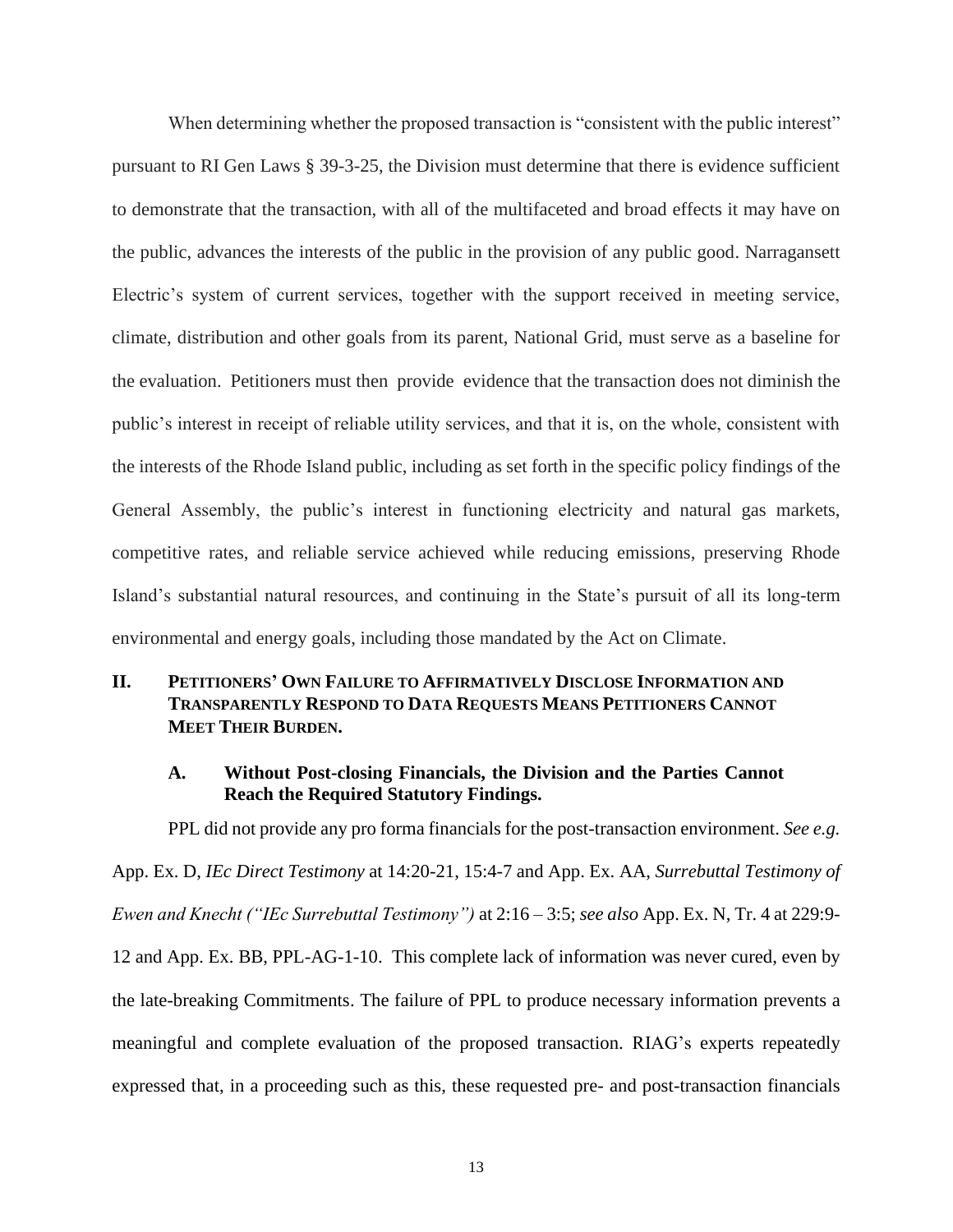should be provided in order to allow parties to evaluate the financial impacts of the transaction. *Id*. Additionally, Mr. Ewen noted that these financials should be provided for both PPL RI and Narragansett. *See* App. Ex. D, Tr. 4 at 234:1-4.

RIAG questioned PPL's witness, Mr. Henninger, who oversees the corporate financial planning function, about that issue. *See* App. Ex. CC, Tr. 2 at 209:11-13 and 211:20 – 212:1. In response to the questioning about whether this financial information could be produced, Mr. Henninger stated: "No. I think what we've provided is sufficient." *Id.* at 212:3-4; *see also* App. Ex. DD, *Henninger Rebuttal Testimony* at 5:3-5:14 ("bottoms up" approach to post-transaction financial statements). Upon follow-up questioning, Mr. Henninger explained: "Well, I just said in my testimony we're going to be working on a bottoms up budgeting process. That is in process. With respect to financial statements, I wouldn't say we could produce financial statements, but that is what is in process underway subject to all the moving parts that we talked about in this testimony." App. Ex. CC, Tr. 2 at 216:6-17.

The Petitioners, themselves in the midst of constructing what a post-closing financial structure for PPL RI and Narragansett will be according to their own witness, cannot know whether Narragansett will be harmed as a result of the transaction. PPL has requested the Division's blessing of this transaction midstream, as evidenced by its response to discovery. After RIAG requested financial documentation that was provided to Moody's that resulted in a favorable report on which PPL has heavily relied, PPL responded by noting that this information may no longer be accurate: "Attachment AG-RR2-1 reflects a high-level summary financial picture . . . [and] does not represent PPL's current view of the post-Transaction financials of Narragansett or PPL RI." *See* App. Ex. EE, AG-RR-2. Despite seeking approval of the petition based on PPL's financial speculation, the company further stated: "PPL is currently in the process of creating a budget, but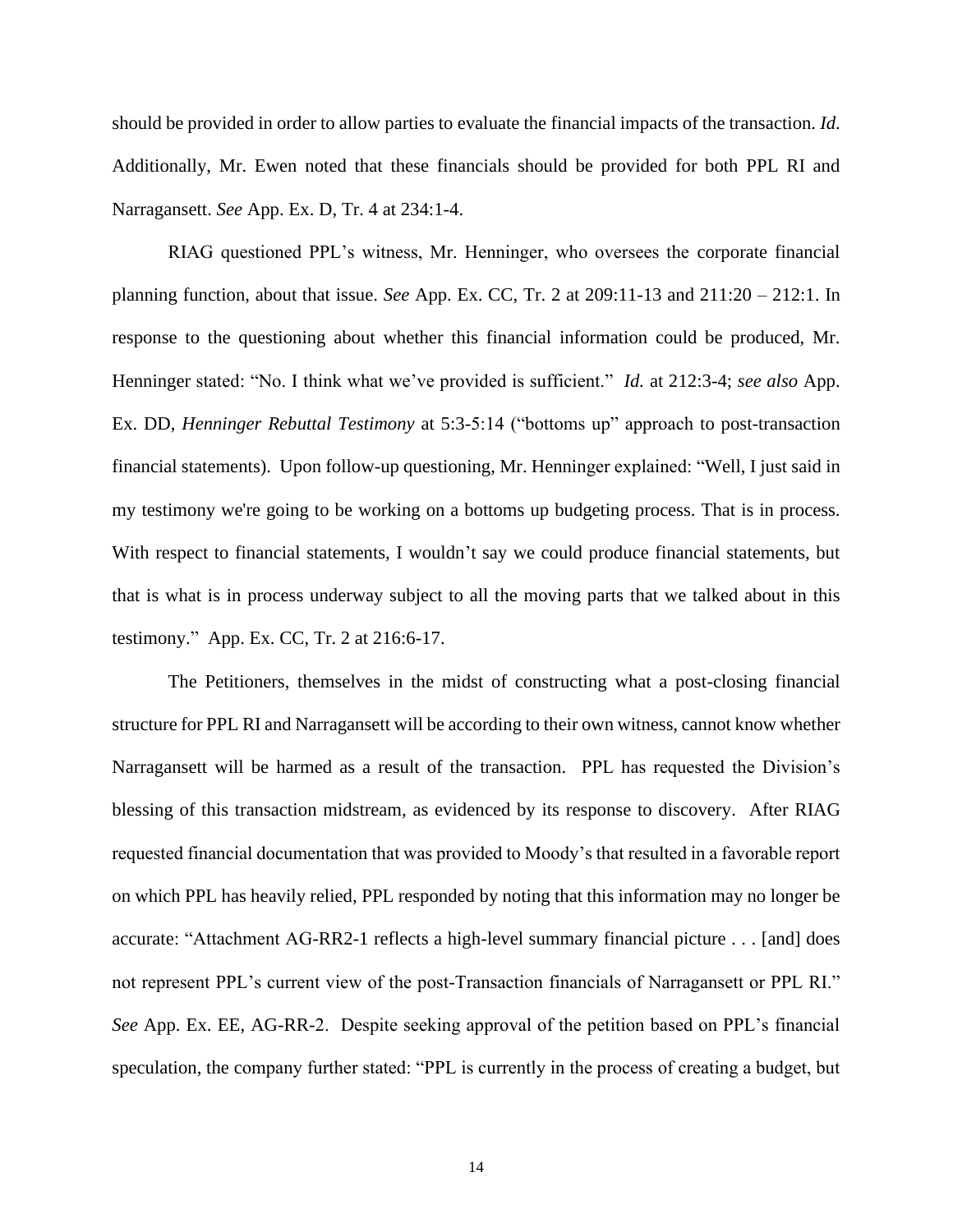that process is not yet complete." *Id.* The combination of refusal to provide sufficient detail with outright statements that high-level projections are incomplete and could prove inadequate, renders it impossible for any party or intervenor to complete a meaningful analysis of the transaction and for Petitioners to meet their statutory burden. Moreover, there are no assurances that the to-bebuilt budget will not be more detrimental than the high-level summaries and projections (some of which PPL admits are inaccurate) that were provided.

## **B. Petitioners' Refusal to Produce Substantive Evidence Backing Their Claims Means They Have Failed to Demonstrate the Transaction Will Not Cause Harm to the Public.**

The lack of transparency by Petitioners throughout these proceedings further prevents a finding that Petitioner has met its burden. Many party and intervenor data requests were met with objection or responses containing no supporting evidence. For example, in response to the RIAG's request for due diligence materials related to the reasonableness of the purchase price (AG-1-2), PPL objected and stated that the purchase price has no bearing on whether the transaction will unfavorably impact the general public. *See* App. Ex. D, *IEc Direct Testimony*  at 19:3-8 discussing lack of specific information related to purchase information basis; *see also* App. Ex. FF, PPL-AG-1-2. PPL is wrong. PPL's decision on purchase price for Narragansett Electric bears *directly* on "PPL and PPL RI's experience and financial strength" (AG 1-2), not to mention whether the transaction will increase the riskiness of PPL or PPL RI's business overall and result in an adverse impact to credit. The parties and Rhode Islanders deserve to have this question addressed by experts and not preemptively precluded from review.

PPL also objected to AG 1-28, requesting information regarding what benefits it might provide ratepayers to incentivize the use of green/renewable energies stating that the request was outside the scope of the proceedings, despite the statutory mandated consideration of decarbonization. *See* App. Ex. X & Y, R.I. Gen. Laws § 42-6.2-8, 11, *see also* App. Ex. GG,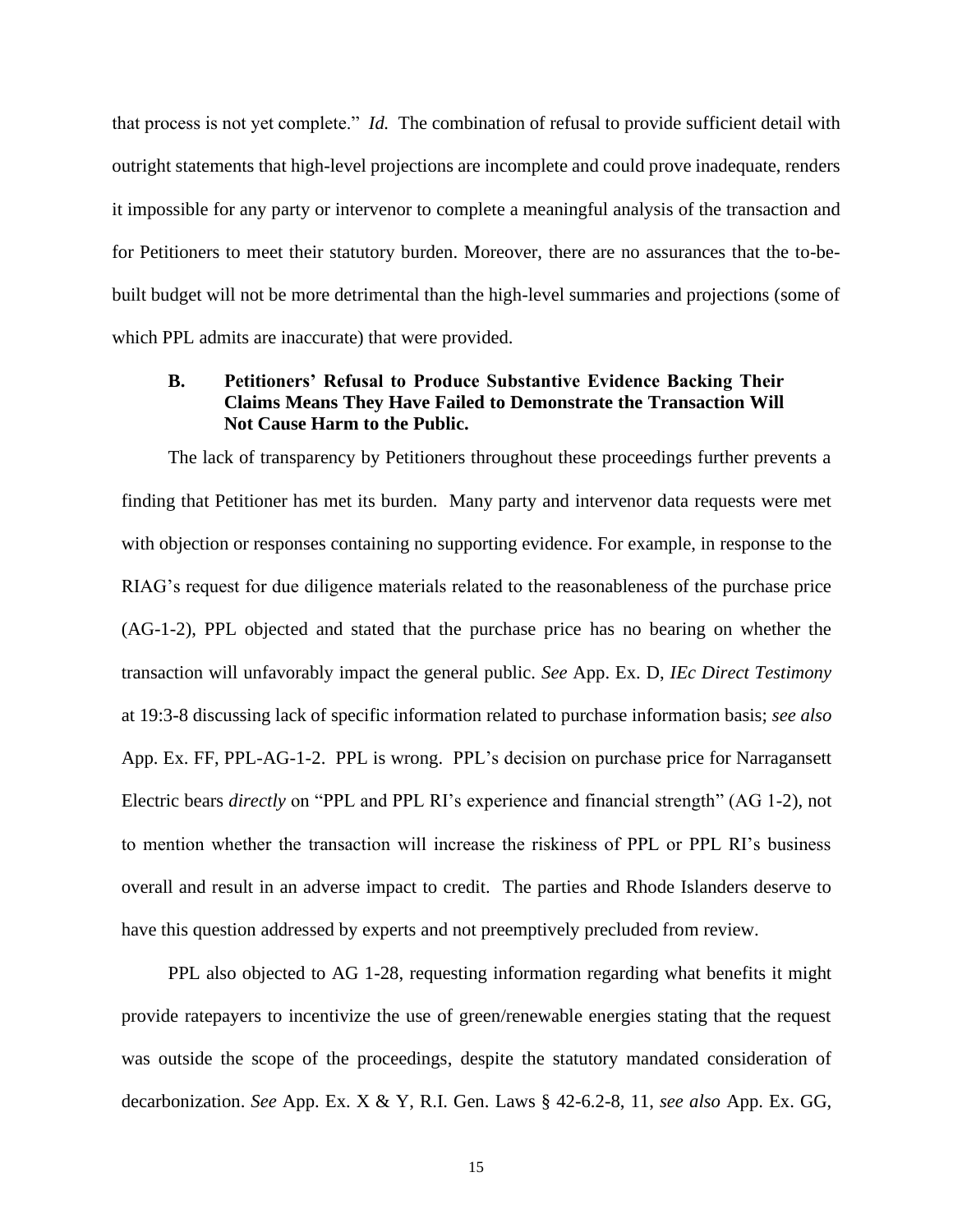PPL-AG-1-28. Coupled with Petitioners' failure to provide any tangible commitment to pursue Act on Climate goals through this or any other mechanism, Petitioners' refusal to demonstrate adherence to statutory requirements precludes approval of the transaction.

Although transition cost estimates have been provided in written testimony and in the Commitments, no evidence has been provided to support the estimates including no provision of the underlying information. *See* App. Ex. HH, *Bonenberger Rebuttal Testimony* at 31:11-15 and Ex. B ("order of magnitude estimate" of transition costs). With respect to the Commitments, the timing of the Petitioners once again prevented meaningful review and the opportunity to gather necessary information. There was no opportunity for data requests to understand and interrogate the underlying information upon which the Commitments were based, and experts were not afforded adequate time to carefully project or analyze the effects of the Commitments.

One major issue caused by late-breaking Commitments and lack of candor in discovery responses is that both RIAG and Advocacy Section witnesses could not determine what the Commitments mean with regard to the recovery of transition costs from ratepayers. Protecting the public from bearing the costs of a merger that only benefits the corporate interests involved is an essential component of transaction review.

# **II. THE TRANSACTION, INCLUSIVE OF CURRENT COMMITMENTS, POSES UNMITIGATED RISKS TO THE PUBLIC AND, GIVEN CURRENT INFORMATION, IS MORE LIKELY THAN NOT TO RESULT IN HARM.**

# **A. The Rate Stay-Out Commitment Does Not Effectively Shield the Public as Ratepayers From Bearing Transition Costs Generated by the Transaction.**

As Mr. Ballaban, Advocacy Section's expert witness, noted, to ensure no financial harm to the public "you really have to look at the rates because that's what customers would experience from the financial impact of the transaction." App. Ex. N, Tr. 4 at 94:12-14. In examining the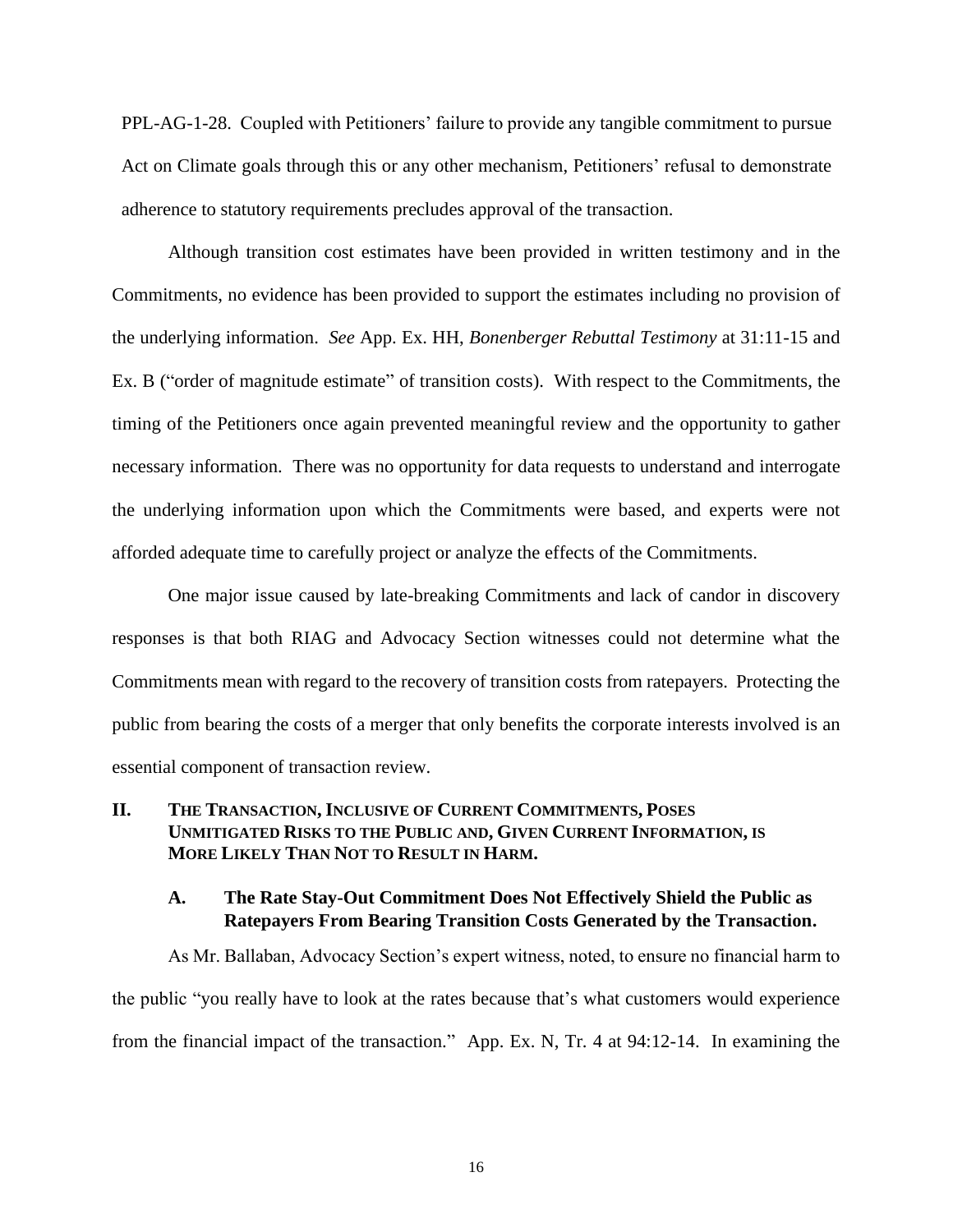Commitments and other terms of the transaction, Petitioners have fallen short of demonstrating that the transaction will not harm the public in their capacity as ratepayers.

Commitment 1 provides that Narragansett Electric "will not file a base rate case seeking an increase in base distribution rates" in either the gas or electric service "sooner than three (3) years from" transaction close. App. Ex. L, *Statement of Existing and Additional Commitments* at 2. This Commitment fails to address financial harm resulting to the public from the transaction in two ways.

First, Petitioners have not committed to foregoing recoupment of transition costs through mechanisms outside of a base rate case. In Rhode Island, certain categories of costs can be recovered through Infrastructure, Safety, and Reliability (ISR) proceedings and other rate mechanisms where the utility exerts controls over the costs being passed to the ratepayers. After full consideration of Rhode Island's processes, multiple experts agreed that any rate stay-out commitment must be coupled with "robust evaluation as to whether . . . expenditures that are being reviewed [as part of the ISR process] are simply replacing things that ratepayers have already paid for . . . ." App. Ex. N, Tr. 4 at 233:3-18. (Mr. Knecht's discussion of Mr. Booth's testimony regarding the ISR process).

Second, as Mr. Ballaban articulated, a three-year stay-out commitment that begins after transaction closing is inadequate to ensure ratepayers are protected from bearing the costs of the transaction. A base rate case brought three years after the closing runs the risk that a rate case could lock in transition costs and the higher costs of unrealized synergies unless the transition is fully completed within two years of transaction closing. *Id*. at 95:18 - 97:3.

Petitioners' choice to connect the filing of the rate case to a closing date versus the end of the transition period creates a risk that at the time of filing they will not have a historic test year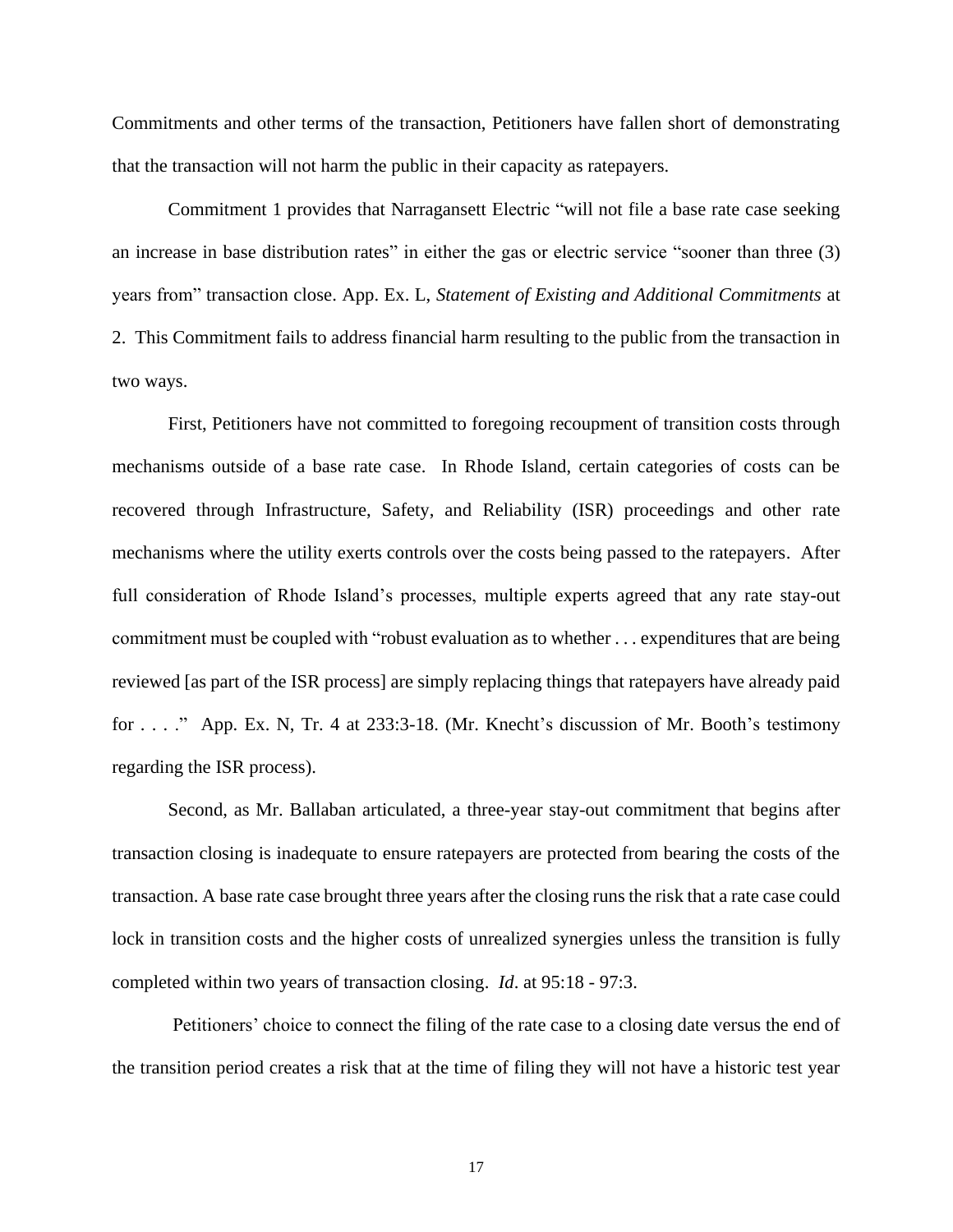containing evidence of operations costs under PPL's leadership. Petitioners' further choice to not address the other means with which rates are determined, once again places the risks on the shoulders of ratepayers. These loopholes for Petitioners result in great risk to ratepayers of increased costs due solely to the transaction. Petitioners are likely to harm ratepayers without further protections and cannot meet their burden without showing or committing otherwise.

# **B. The Commitments Do Not Cap Transition Costs and Therefore Ensure that Petitioners Will Seek Recovery of Such Unbounded Costs in Future Rate Cases.**

Commitment 2, rather than providing certainty around recovery of transition costs, only commits to excluding certain broad and undefined categories of cost (presumably at PPL's sole determination) and then only to a limited extent. Experts expressed concerns at the hearing that Commitment 2 was inadequate. As Mr. Knecht noted, in agreement with Advocacy Section witnesses, the lack of a cap on the potential recoverable transition costs creates further risk for ratepayers on whose shoulders the wide-ranging risks of this proposed transaction rest. App. Ex. N, Tr. 4 at 231:16 – 232:18. Mr. Ballaban also spoke to this concern, noting the fact that estimates at this early stage often lead to cost overages and noted that without a commitment to a hard cap, PPL could seek recovery of overages through future proceedings. *Id.* at 97:15 – 98:9. Further complicating this issue, Petitioners have never revealed their underlying bases for these estimates, relying on their own unsubstantiated numbers to support the asserted reasonableness of PPL's Commitments. Commitment 2 therefore cannot be relied upon to provide meaningful financial protection to the public.

Even more concerning, Commitment 2 signals that there are, at a minimum, \$82 million in capital transition costs that PPL *already* appears to anticipate recovering from ratepayers without substantiation about the need for or advantage of these costs. *See* App. Ex. L, Commitment 2, *Statement of Existing and Additional Commitments* at 2. While Commitment 2 promises that \$250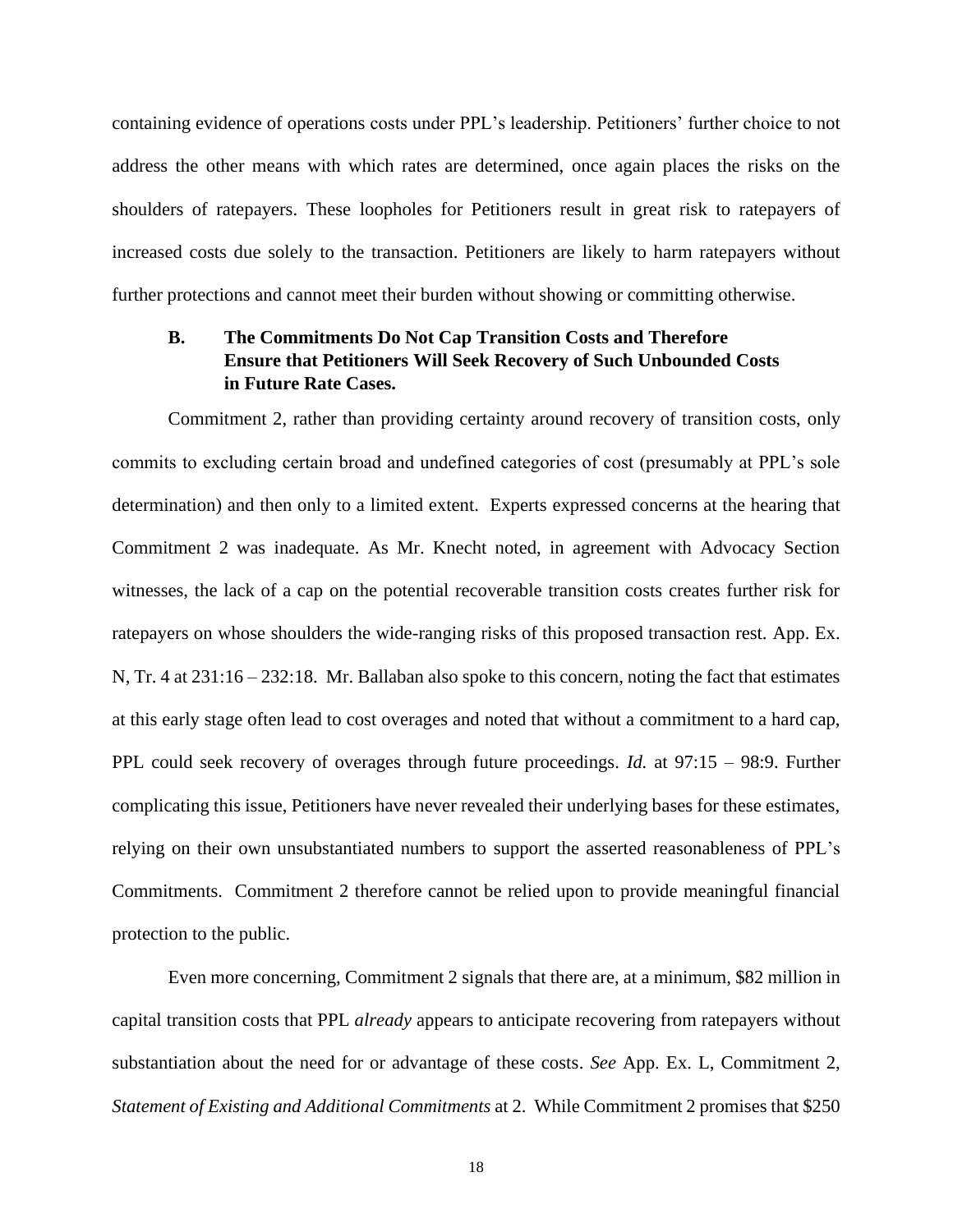million in IT costs will be excluded from any future recovery, PPL's own current estimates as set forth in Commitment 2 state plainly that PPL anticipates seeking recovery of at least \$65 million. *Id.* In addition, PPL anticipates that it will seek recovery for facilities to the tune of \$17 million in currently estimated costs. *Id.* These costs would not be incurred but for the transaction and are duplicative of costs already borne by ratepayers.

The estimated \$65 million, which could balloon to any larger amount depending on actual implementation costs, relates to the implementation of IT systems that will replace National Grid IT systems, already paid for by ratepayers, including expenses for cyber security currently listed as a regulatory asset on Narragansett's books. *See* App. Ex. II, Advocacy Section Exhibit 24. National Grid provides most, if not all, of the information technology and facilities used by Narragansett through its shared services, and this shared service will no longer be available after the transition. The large-scale need to replace the technology and build new facilities creates two categories of risk to be borne by the Rhode Island public alone: 1) new assets identified by PPL are duplicative of assets for which Narragansett's customers have already paid in a shared-cost model; and 2) there is remaining risk that there will be comparatively less opportunity to share costs with PPL's other regulated utility holdings. In other words, Rhode Islanders may be paying again and paying alone.

PPL's statement in Commitment 2 that recovery of transition costs will only be approved if there can be demonstrated a "direct benefit" to consumers in a future rate case runs roughshod over the standard of the current proceeding. *See* App. Ex. L, *Statement of Existing and Additional Commitments* at 3. That direct benefit analysis will be made in an entirely post-closing universe, meaning that it will not be measured against the current status quo where National Grid is providing *the same* services to Narragansett at approved cost sharing rates. That is, any increase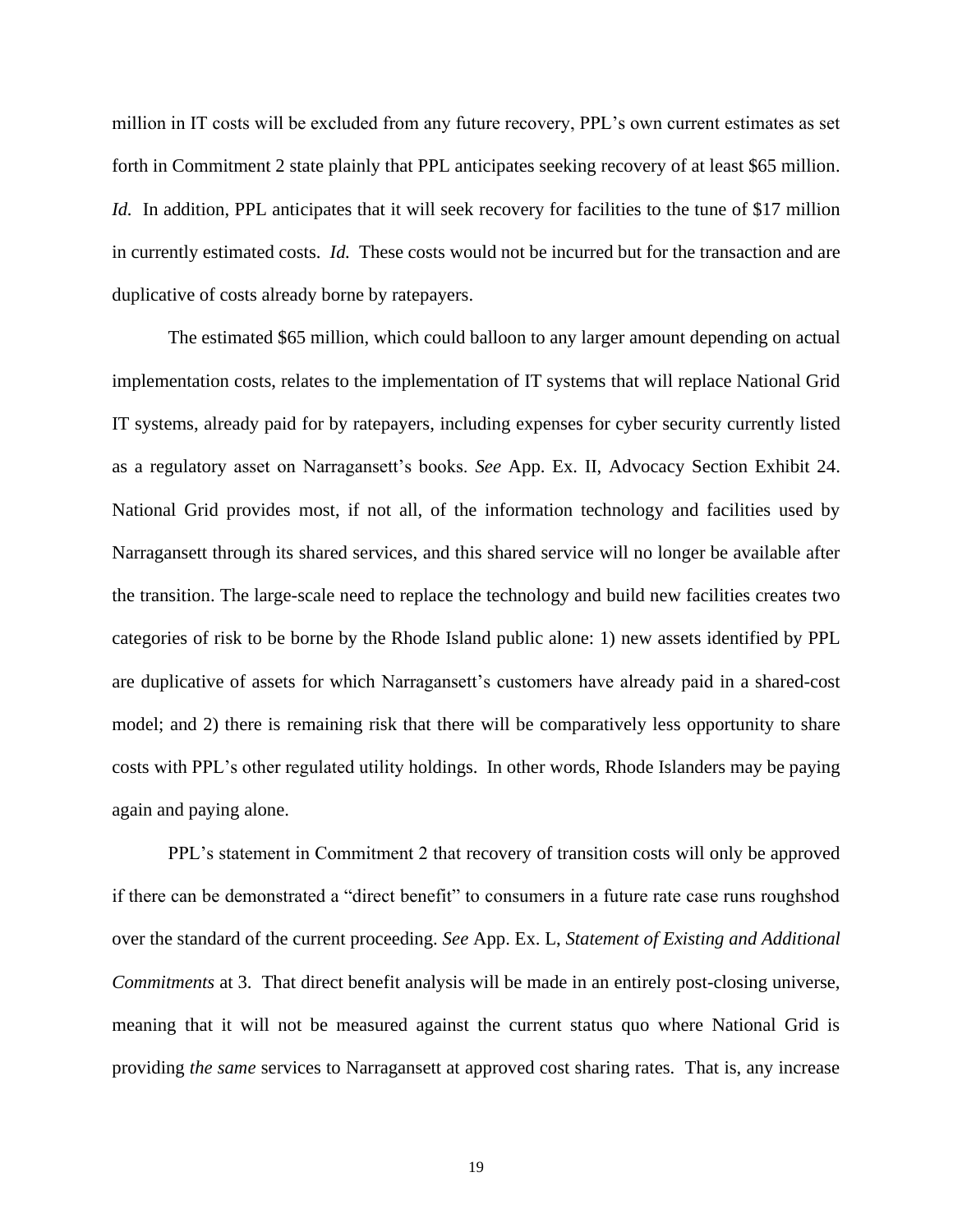between the costs in shared services incurred in the switch between National Grid and PPL will be completely obscured by such a "wait and see" approach.

The language of Commitment 2 allows PPL significant and concerning leeway with regard to what transition costs it may seek to recover in the future. Mr. Knecht specifically expressed concern over the uncertainty in Commitment 2's language when it comes to determining when PPL might seek recovery for a benefit from a transition investment. App. Ex. N, Tr. 4 at 232:1-16. Mr. Knecht stated that he and Mr. Ewen believe the test for transition costs should be a net benefit test, and that the claimable transition costs should only be those that provide an incremental benefit such that PPL should only be allowed to claim costs where the benefits exceed the incremental costs. *Id.* at 232:8-14. He further noted that it remains unclear from the record whether this is the intention of the Petitioners. *Id.* at 232:14-16.

Mr. Ballaban, the Advocacy Section's witness, further echoed the concerns over the language and pointed to his suggested language in his surrebuttal. *Id.* at 98:11 – 99:11. He stated that Commitment 2 lacks language that benefits be "at least equal to the transitions costs that they might be seeking for recovery." *See Id.* at 98:19 – 99:2; *see also* App. Ex. JJ *Surrebuttal Testimony of Ballaban* at 3:15 – 4:20. Mr. Knecht, Mr. Ewen, and Mr. Ballaban all found the language of the Commitments insufficient to guarantee no harm and believe the test should reflect whether or not benefits actually exceed the costs incurred. The Commitment language does not mitigate the risk to ratepayers if this proposed transaction is approved.

The lack of clarity in the language of Commitment 2 was compounded by the contradicting testimony of PPL's own witnesses regarding terms used when seeking recovery. It is therefore unknowable at this point what exactly PPL is committing to in Commitment 2.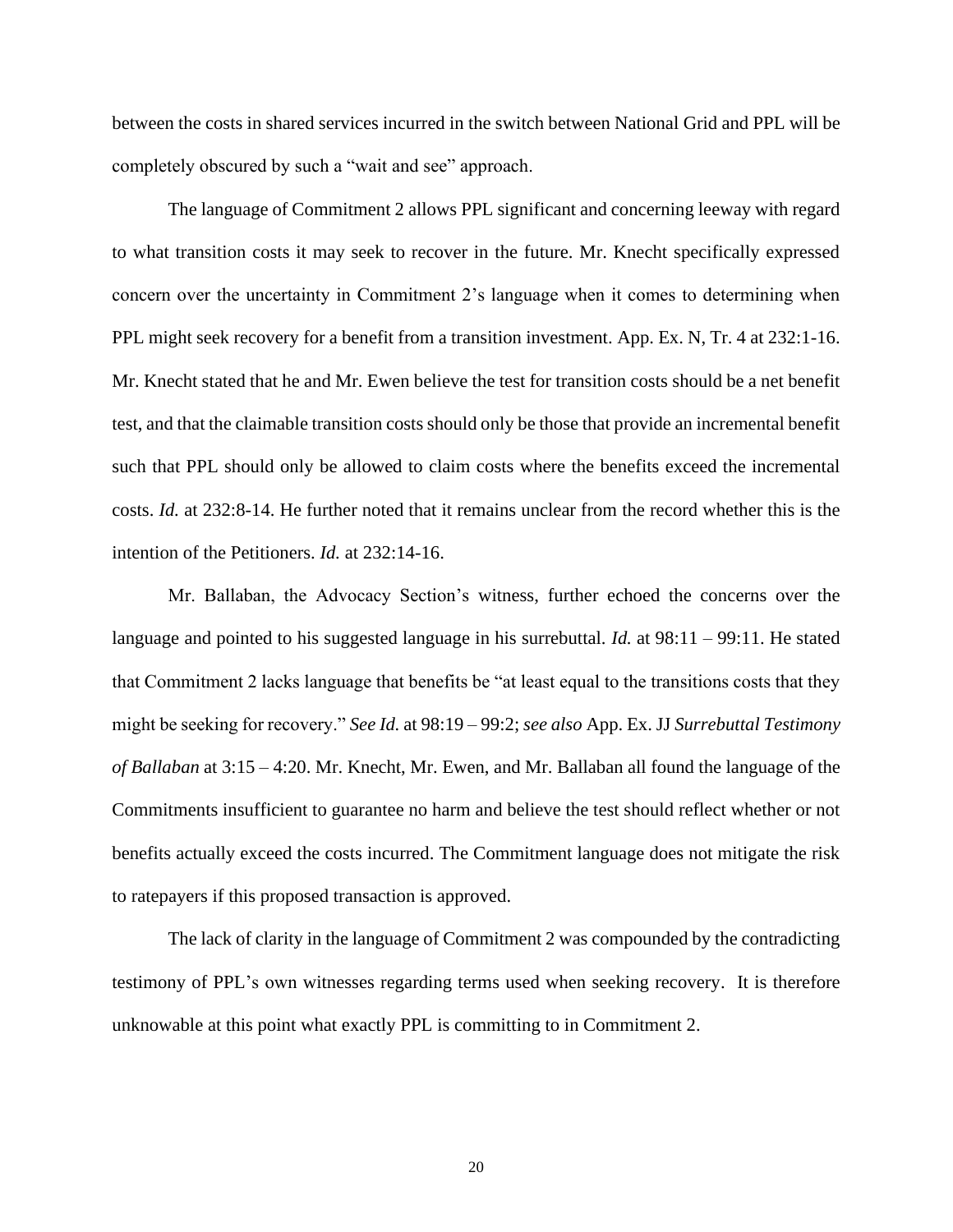It is at this very juncture, the approval of the transaction, that pre- and post-closing costs are to be evaluated and measured, a goal stymied by PPL's continued failure to complete and deliver post-closing financial statements and refusal to include enforceable language in its commitments. A hard cap on overall transition costs is therefore one essential protection required to assure the public is not harmed by the transaction. The Division must assess whether Commitment 2 ensures that ratepayers will not suffer harm compared to a continuance of the status quo *now*; with PPL's admission that it will be incurring unbounded transition costs that will start at \$82 million and go upward from there, the Division cannot make an evaluation of whether there are sufficient offsetting advantages in post-close shared cost savings or other areas to mitigate the prima facie financial harms to the public in their capacity as ratepayers.

# **C. Petitioners Have Failed to Demonstrate That Extracting Narragansett Electric From its Current Regional Shared Service Model and Placing it In a Corporate Structure Centered Elsewhere Will Not Harm the Public, and No Commitment Addresses These Risks.**

The proposed transaction will remove Narragansett from a cost-efficient shared services model and prop it up as a standalone utility. This raises multiple concerns that have not been adequately addressed by the Petitioners. Petitioners have made no commitments to hold ratepayers harmless from the loss of synergies, nor have they shown in any detail how lost synergies will not negatively impact ratepayers or the public interest. Although PPL has listed numerous areas where it expects to potentially find synergies with its out-of-state operations, *see* App. Ex. KK, AG-RR-1, it "has not performed any studies to quantify their value." *Id.* at 9; *see also* App. Ex. CC, Tr. 2 at 13:11 – 14:6 (noting synergies model and business plan remain under development). Again, the Rhode Island public has been asked to take PPL at its word and assume the risk that PPL's operations may ultimately result in significantly higher costs to operate.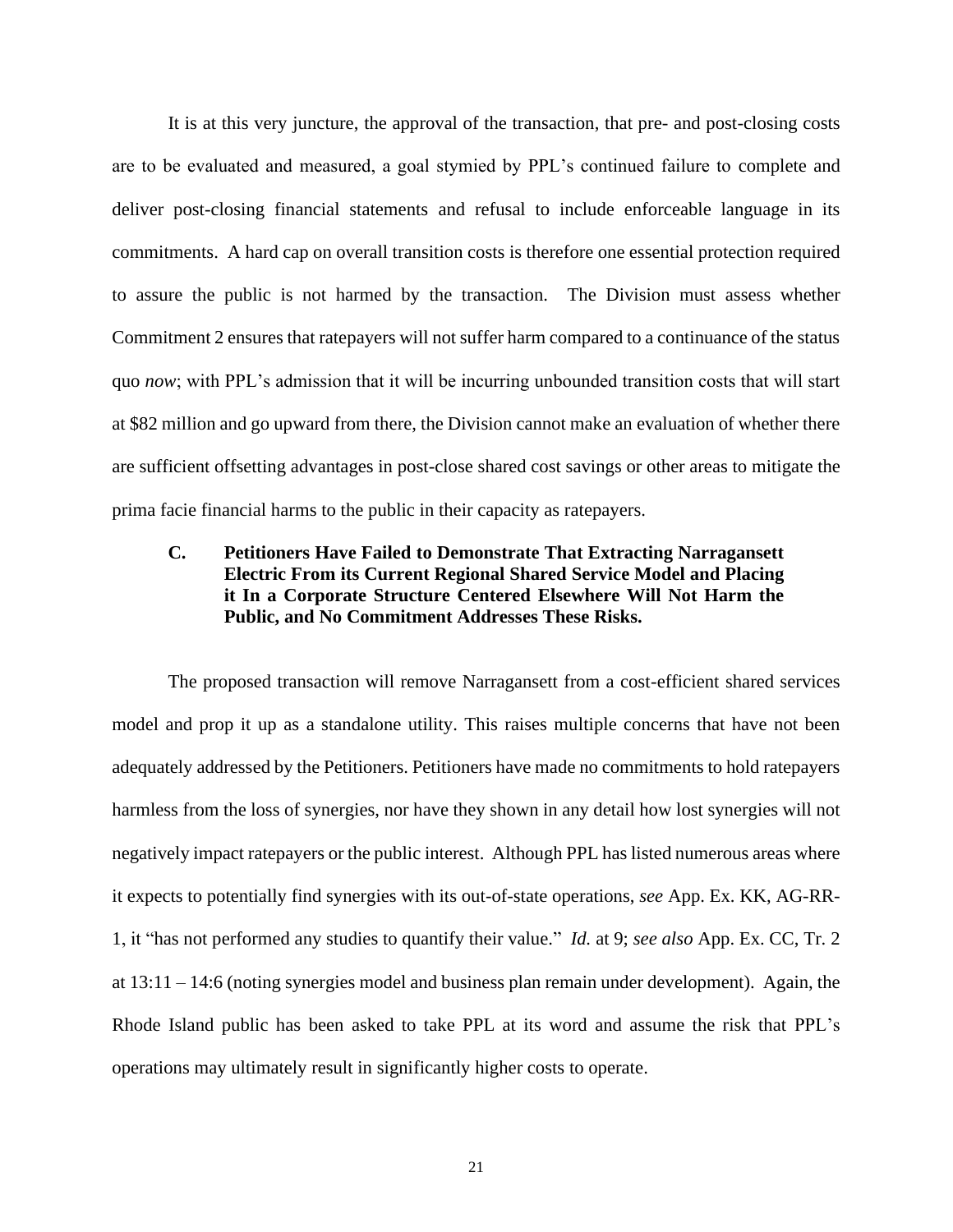PPL has provided one model of shared savings advantage over Narragansett Electric's current cost structure wherein it estimates certain operational costs will decrease \$12 million per year as a result of the transaction. App. Ex. LL, PPL-DIV-1-54-1 SUPP. But, even taking this estimate at face value (as is necessary, given the lack of information provided by Petitioners in this transaction), this slight operating cost margin does not begin to address the risks of duplicative capital investments generated by the transaction. The transaction, even with the Commitments, poses risks of duplicative capital expenditures. Duplicative capital projects, necessary solely as a result of disentangling Narragansett from National Grid's shared service model, not only expose the public as ratepayers to additional costs, but also to the risk of capital project failure, which could include timing impacts to service, cost overruns, or the creation of stranded assets. As explained above, some of these capital investment costs, necessary solely due to the transaction, are admitted outright by PPL in Commitment 2.

First, there is an increased risk that the public will pay twice for the portions of the advanced meter functionality (AMF) and grid modernization programs. These two projects are necessary current capital investments that are already well under way by National Grid. National Grid has already spent over \$2.5 million in the planning process. *See* App. Ex. MM, NG-DIV-7- 53 and NG-DIV-7-54. In addition, National Grid's current plans demonstrate an estimated \$117 million in cost savings from deploying the AMF and grid modernization plans for Narragansett Electric at the same time as similar programs in New York. *See* App. Ex. NN, Advocacy Section's Exhibits 18, 19, and 22. Mr. Sorgi, the CEO of PPL Corp, confirmed that PPL had no plans to reimburse ratepayers for lost savings opportunities that would be foregone in pursuing the current National Grid plan and would not promise a budget match to Grid's proposal. App. Ex. G, Tr. 1 at 79:6-20. Mr. Bonenberger, the future president of Narragansett, echoed that PPL would not make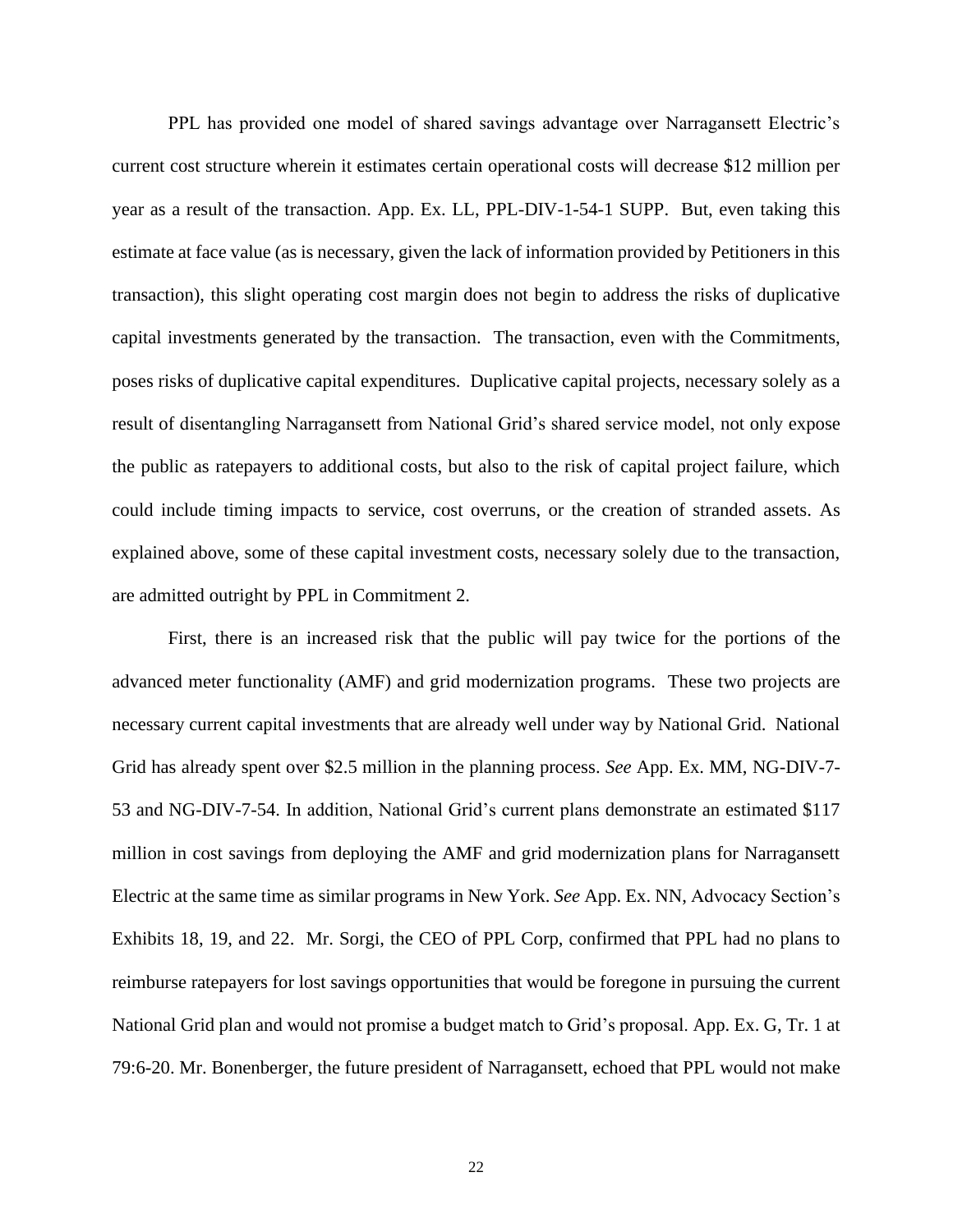commitments to match or beat the budget National Grid has already made. *Id.* at 205:15-23 & 218:22 – 219:14. As the Advocacy Section noted, these unmitigated lost cost savings are likely to result in an incremental revenue requirement impact of about \$15.4 million. *See* App. Ex. N, Tr. 4 at  $305:23 - 306:9$ .

Second, and as discussed above in the context of Commitment 2, there are new and additional IT costs that PPL has already flagged it will incur as a result of this transaction. The Advocacy Section has estimated that the incremental revenue requirement to fund just the portion of the IT costs PPL intends to recover is \$14.6 million. *Id*. at 303:4-18. Either new capital expenditure alone eclipses the operational savings demonstrated, and together there is a demonstration of harm to the public in their capacity as ratepayers.

Third, as if the known increased capital costs were not enough, the transaction poses a concrete risk of creating additional stranded assets. National Grid has already received approval for two multi-million dollar capital projects that are unlikely to provide value to the future PPL RI, shared investment in the gas business enablement program (a comprehensive program modernizing the technology underpinning National Grid's gas distribution service) with Massachusetts and New York and cybersecurity improvements to National Grid's IT systems. App. Ex. G, Tr. 1 at 73:13 – 77:11. National Grid's fiscal year 2022 expenditure is \$271.3 million across its US operating companies under the cybersecurity and IT modernization. App. Ex. II, Advocacy Section Exhibit 24, p. 3. And National Grid has already spent - on a regional level over \$112 million on the gas business enablement program alone. App. Ex. OO, Advocacy Section Exhibit 30, p. 11. There are at least \$15.257 million in regulatory assets related to these projects. *See* App. Ex. II, Advocacy Section Exhibit 24 (\$657,000 for gas and \$2 million for electric under the cybersecurity and IT programs); App. Ex. OO, Advocacy Section Exhibit 30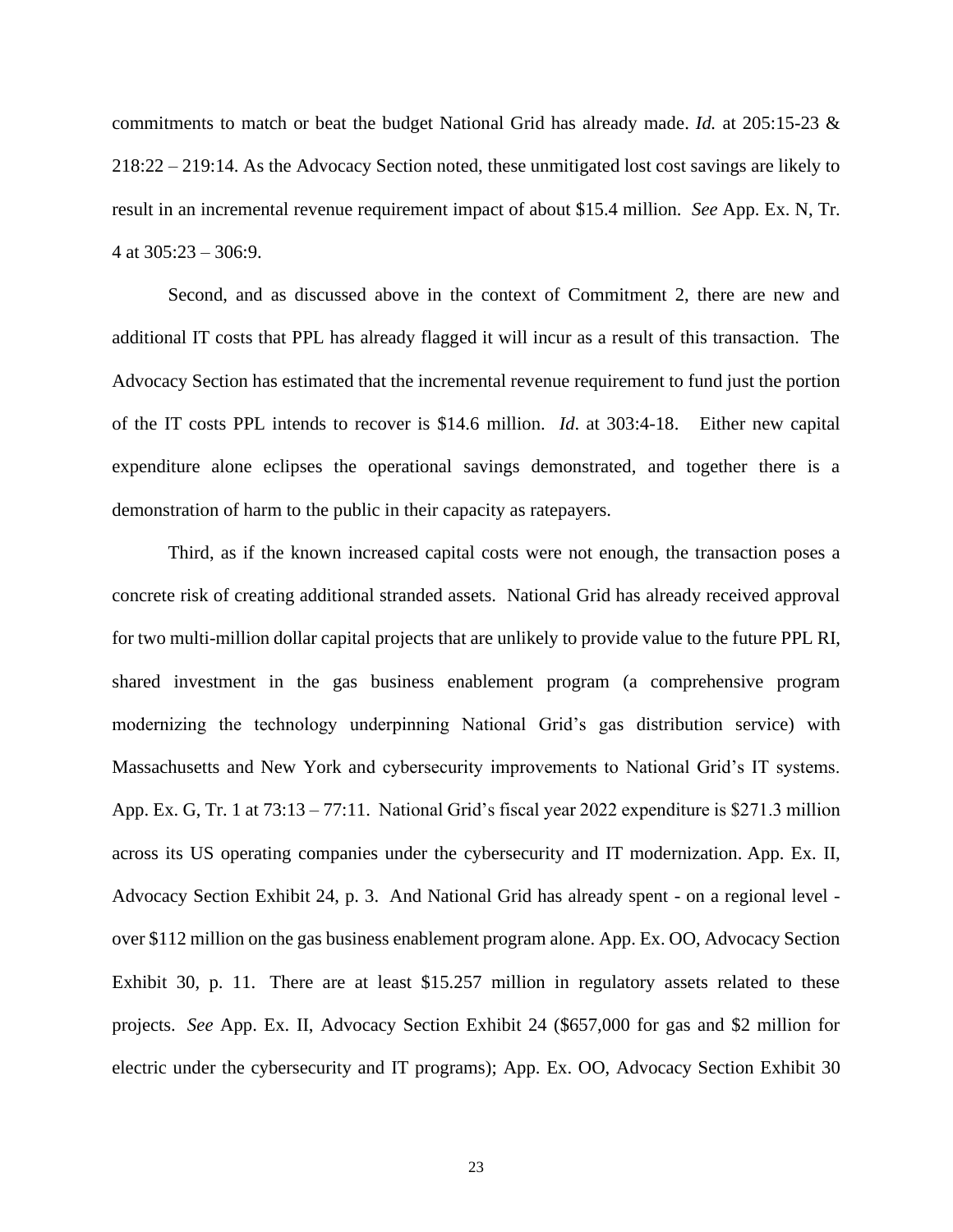(\$10.7 million for gas and \$1.9 million for electric under the gas business enablement program). Mr. Bonenberger, future CEO of Narragansett, when questioned about whether any of the existing IT system investment could be reused within the new company simply replied "I don't know." App. Ex. G, Tr. 1 at 30:7. Mr. Sorgi, the CEO of PPL, stated that he had no knowledge about whether stranded assets would be created as a result of the transaction, and flatly denied an opportunity to commit to hold the public harmless from costs related to potentially stranded assets. *Id.* at 75:10-18. Such uncertainty regarding the disposition of multimillion dollar ongoing efforts is disconcerting. Once again, the Petitioners have not met the bare minimum standard of a demonstration of no harm to the public from the transaction.

Fourth, Narragansett Electric currently benefits from shared storm response with the regional affiliates under National Grid's corporate umbrella allowing for shared costs of these services. While PPL has mentioned there will be mutual assistance programs at PPL, and that storms affecting Rhode Island are less likely to affect Pennsylvania and Kentucky, PPL has made no assurances regarding the costs for such assistance and whether there will be a resulting increase to ratepayers. *See*, *e.g*., App. Ex. CC, Tr. 2 at 22:9-17 (Mr. Bonenberger noting that hurricanes hitting Rhode Island are unlikely to affect Pennsylvania and Kentucky); App. Ex. LL, PPL-DIV-1-54 SUPP (does not include storm costs in estimates). But there are some logical ways in which costs may increase, and PPL offered no evidence to demonstrate its model would deliver promised improvements. Mr. Booth, the Advocacy Section's witness, opined that PPL is "several states away as opposed to having a state like Massachusetts that's right up against Rhode Island" and that therefore "they're going to incur some additional costs." App. Ex. O, Tr. 3 at 198:13 – 199:3. Petitioners have not denied that adequate storm response under PPL ownership will come at increased cost. When asked whether relying on crews from Kentucky and Pennsylvania to travel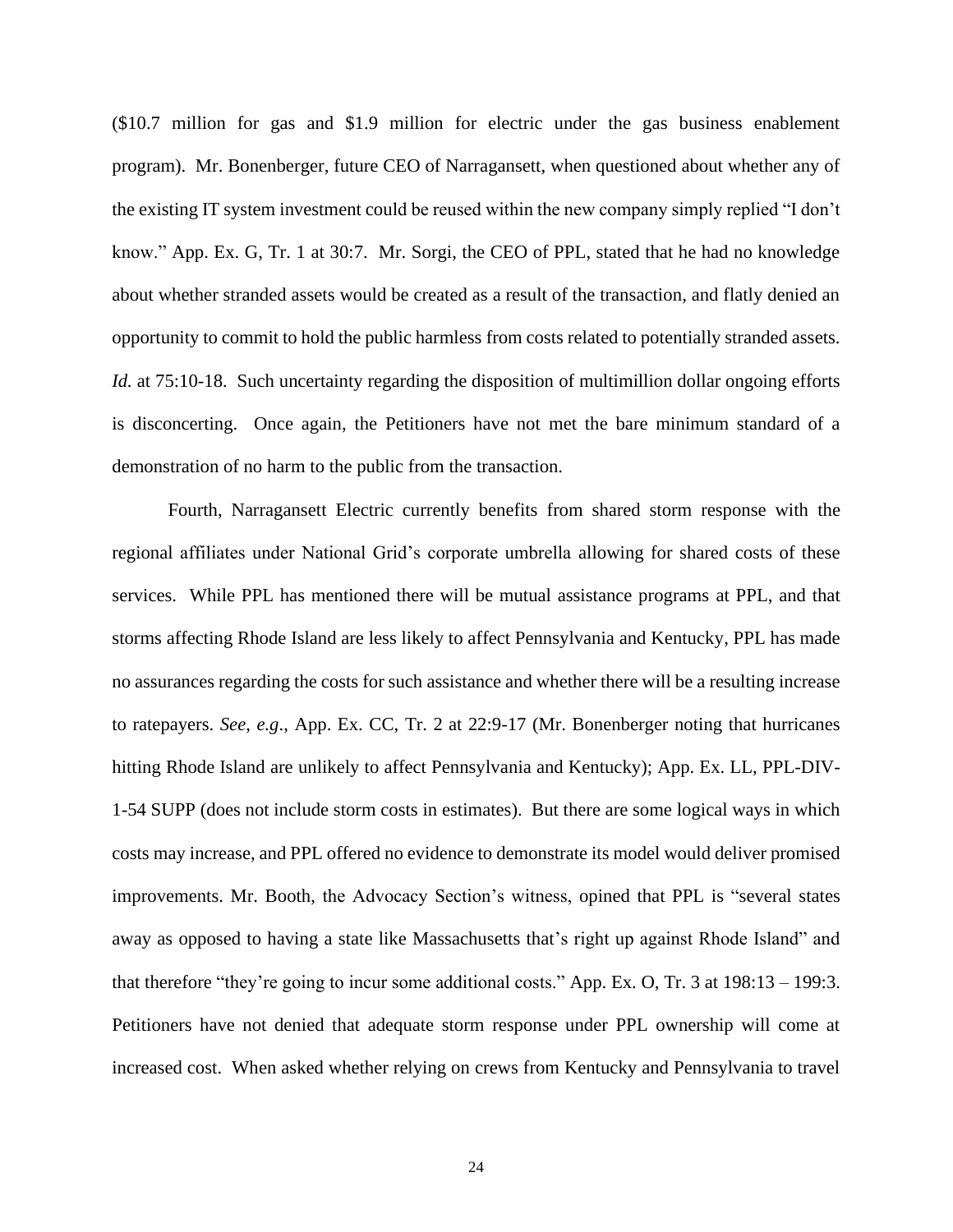to Rhode Island rather than National Grid crews coming from New York and Massachusetts would cost ratepayers, PPL's Mr. Bonenberger stated that he "[hasn't] done the analysis to say what is cheaper." App. Ex. CC, Tr. 2 at 23:9-15. RIAG directly asked PPL if it knew the effect of the transaction on storm response costs; proposed future Narragansett Electric President Mr. Bonenberger confirmed that the company did not. Id. at 24:1-3. Despite thousands of pages of document responses and days of testimony, Petitioners have not demonstrated that similar storm response performance will be achieved at the same or lesser cost as the status quo, and Petitioners have not made the bare minimum demonstration of no harm to the public in their capacity as ratepayers.

Fifth, Petitioners' proposal to retain third-party consultants to replicate National Grid's gas trading and procurement expertise after the transition period is a further risk to the public and ratepayers. Financial hedging (a strategy used to protect utilities from swings in commodity prices) has played an important role in reducing the impact of escalating gas prices; National Grid's internal hedging program has eliminated the potential for performance failure by a third-party asset manager, avoided the potential capping of benefits due to having a third-party manager, and provided tens-of-millions of dollars of incremental value to Narragansett's gas customers. PPL suggested through testimony and discovery that it will be placing greater reliance on asset management agreements with third-party managers after the transition, failing to replicate the significant savings the internal management of the program has generated for Narragansett ratepayers. Mr. Sorgi stated in testimony that ratepayers would have to pay for these consultants referenced in the Commitments. App. Ex. G, Tr. 1 at 91:9-15. PPL's solution of third-party management adds to the cost and service risks being borne by ratepayers and the public.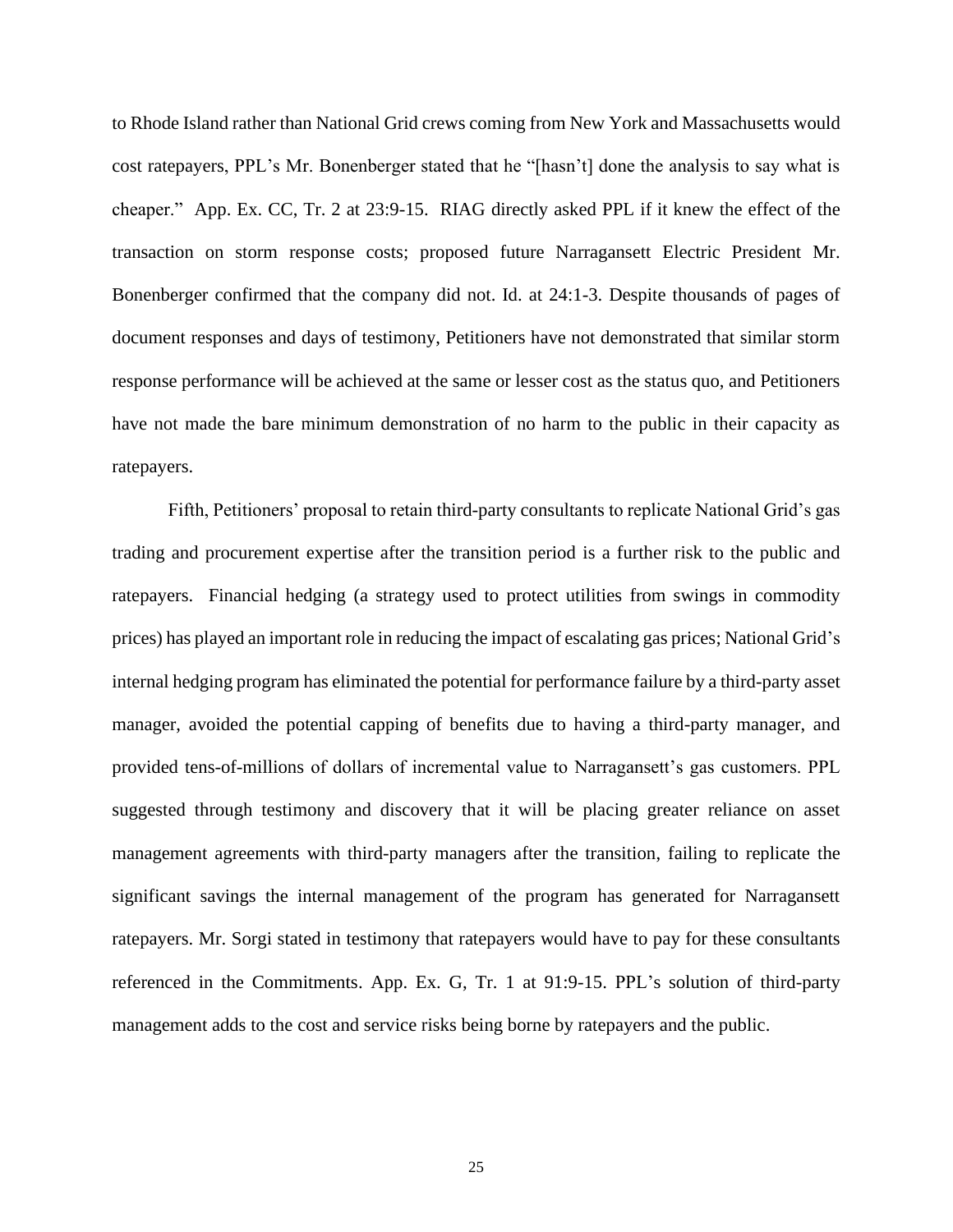Sixth, PPL's statement that the transaction will result in benefits to Rhode Island because it is moving Narragansett to more local control is without foundation in the record. As a result of the transaction, numerous shared functions will be at further geographic remove in Pennsylvania. One example is PPL's proposed use of a Pennsylvania warehouse as part of the solution to a need for a supply chain distribution center (needed only as a result of the transaction). App. Ex. CC, Tr. 2 at 132. There are no commitments ensuring costs will not be increased or services decreased due to the use of this geographically distant option. PPL also will be leveraging its existing meter facility in Pennsylvania instead of building local facilities for electric and gas meter shops as anticipated. *Id.* at 133. In addition, Mr. Bonenberger noted that PPL would also be leveraging the Pennsylvania security operations center. *Id.* Nor do PPL's actions in this docket demonstrate PPL's understanding of the Rhode Island regulatory environment. PPL's CEO had no knowledge of significant ongoing capital programs at Narragansett, Tr. 1 at 75:10-18, and PPL has made no demonstration it is able to meet Act on Climate goals. PPL's insistence on narrowing this proceeding, even in light of clear statutory commands to the contrary, does not demonstrate a commitment to transparency or cooperation. Knowledge, transparency and cooperation are of great value to both ratepayers and the public and are essential to ensure that future dockets and rate cases serve the public interest.

#### **D. Additional Risks Remain.**

PPL remains unwilling to commit to a debt to capital limit for the PPL RI entity exclusive of the \$1B goodwill. Failure to commit to such a limit creates potential financial risk for Narragansett Electric. As expressed by Mr. Knecht at the hearing, there is potential for additional risk if the company chooses to debt finance the goodwill asset on the PPL RI books. App. Ex. N, Tr. 4 at 229:13-24. The company has not committed to avoiding debt-financing at the PPL RI

26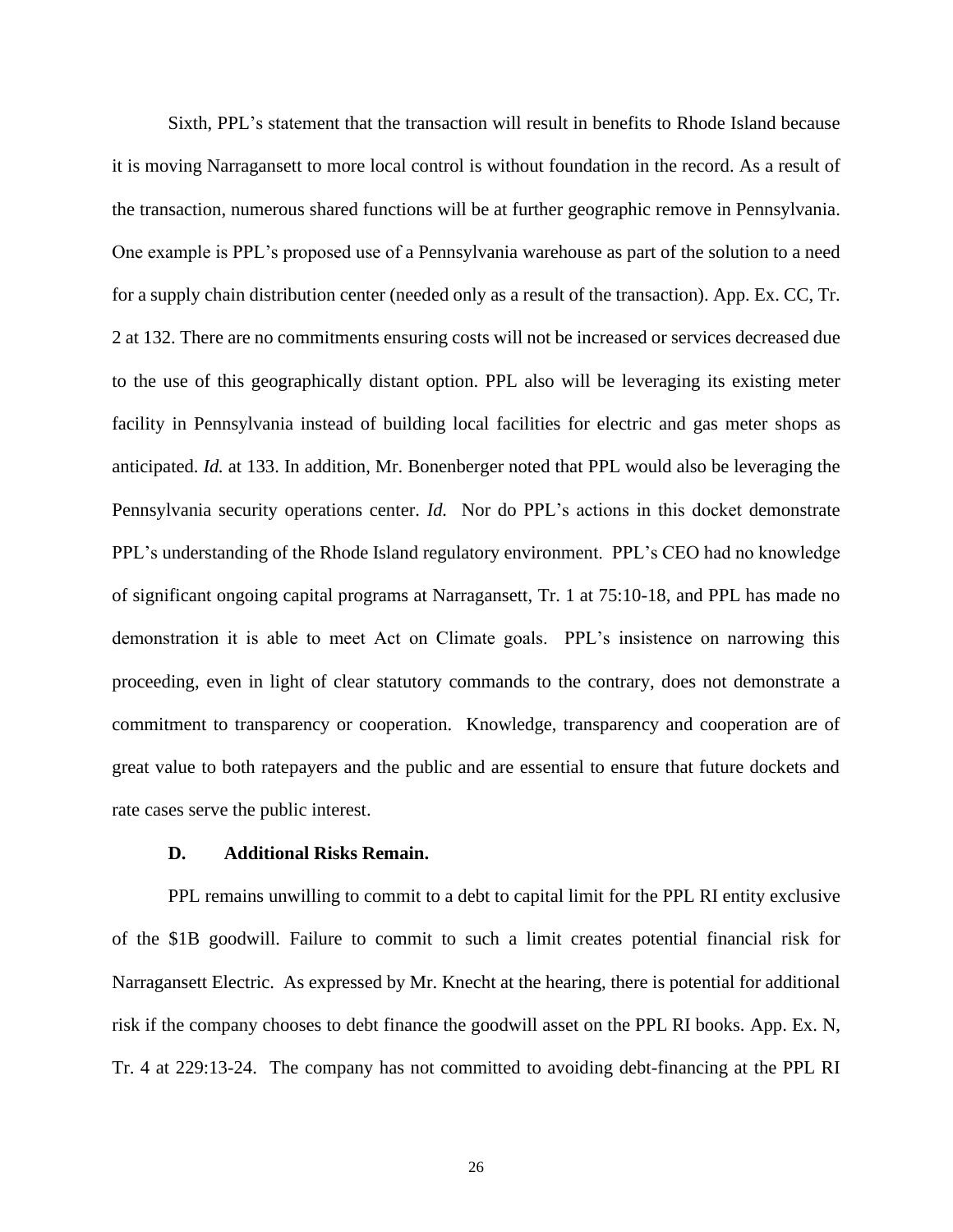level. In fact, when directly asked whether the company had any intention to use debt financing at the PPL RI level to finance the goodwill, PPL's witness, Mr. Henninger, stated that they may do so. App. Ex. O, Tr. 3 at 219:13-21. Comments such as Mr. Henninger's caused Mr. Knecht to note in his hearing testimony that he is now less confident than he was at the time of writing his pre-filed testimony that PPL will not use debt to finance the goodwill. App. Ex. N, Tr. 4 at 240:17 - 241:2. There appears to be no reason to refuse to commit to a debt-to-equity ratio for PPL RI unless PPL intends to leave open the possibility of debt-financing the goodwill or to preserve the ability of PPL RI to debt-finance future transactions on the back of Narragansett Electric's goodwill. *Id.* at 240-242. Again, the public stands to bare the associated risks of potentially increased credit costs so that Petitioners can benefit from the transaction.

### **III. PETITIONERS HAVE NOT DEMONSTRATED THAT THE TRANSACTION IS CONSISTENT WITH THE PUBLIC'S INTEREST.**

# **A. Petitioners Have Not Explained How the Transaction Is Consistent with the Act on Climate.**

The Act on Climate mandates that all agencies consider whether petitions before them further Act on Climate goals. The Commitments newly added two studies, the only elements of the transaction that purport to address broader environmental and distribution concerns. While PPL must plan how it will meet decarbonization goals and distributed energy resource management, the Commitments are essentially devoid on content on these goals, first mentioned in Commitments 11 and 12. PPL has failed to at a minimum provide a plan for the development of these reports to ensure that they provide meaningful results addressing stakeholder concerns. The promise to produce the reports therefore does not significantly address the Act on Climate considerations.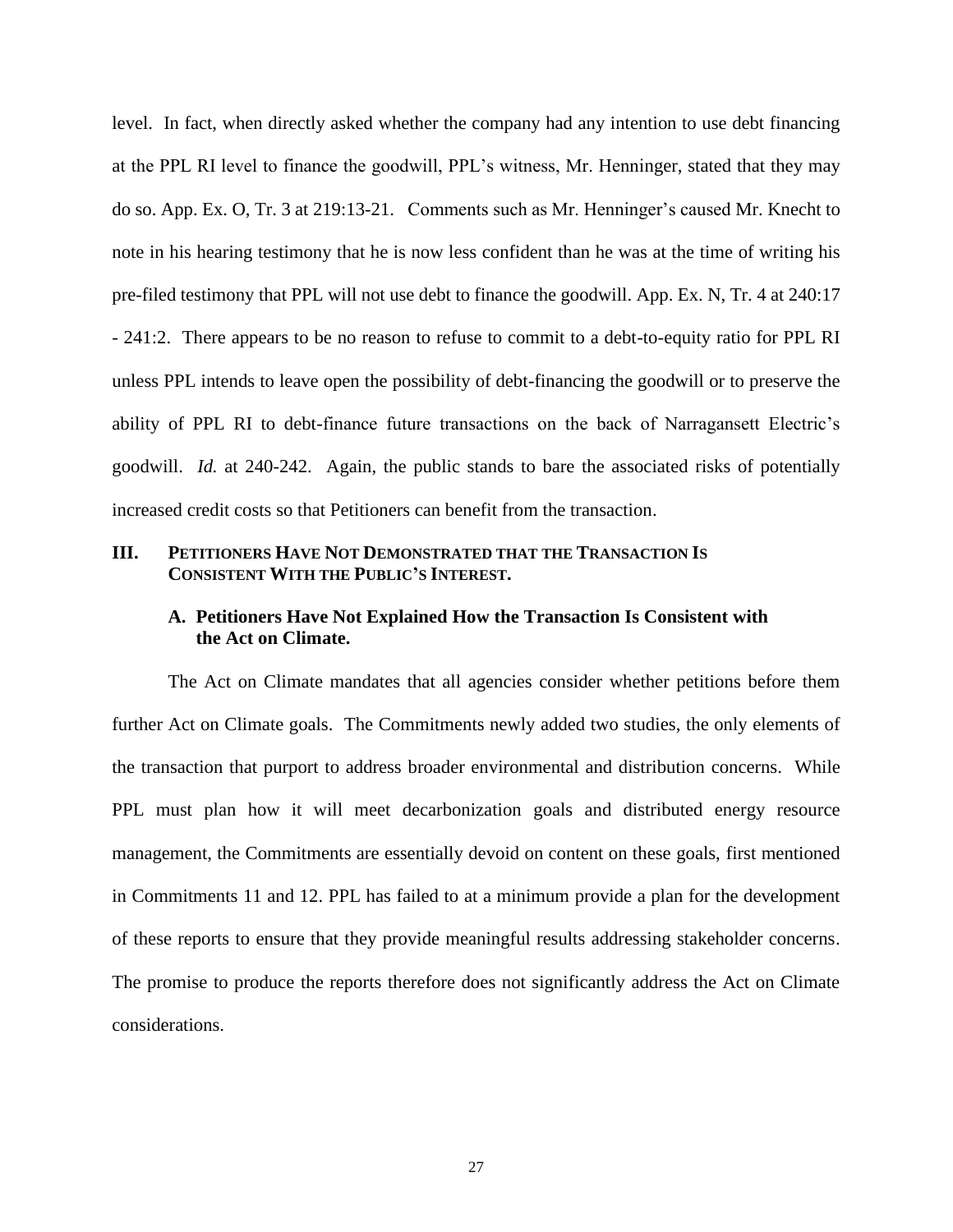As experts at the hearing noted, reporting could easily fail to serve any function at all if PPL does not provide a process for RIAG and other stakeholders' input regarding issues and scope as part of the study process. App. Ex. N, Tr. 4 at 230:22 - 231:15. Mr. Ewen specifically noted that PPL's witnesses made statements regarding stakeholder involvement, but that still missing was "the meat on the bone of what these studies are and the process for completing them in the context of these commitments." *Id.* at 234:13-16.

RIAG's experts have also expressed a concern regarding PPL's intentions with respect to spending on expansion of the gas distribution system. *See e.g.* App. Ex. D, *IEc Direct Testimony*  at 25:1-7 (noting that PPL should evaluate gas policies and economic impacts). They also discussed this outstanding concern at the hearing, stating that PPL should refrain from natural gas system expansion investments (except for those already approved and underway and those related to public safety), until such time as it has a clear vision for the future of natural gas distribution in RI under the Act on Climate. App. Ex. N, Tr. 4 at 230:1-21.

Mr. Bonenberger stated that PPL will continue to invest in gas infrastructure not only for safety related reasons but also to serve customer requests for increased capacity. App. Ex. CC, Tr. 2 at 15:23 – 16:3. This plan adds to concerns regarding continuing spending on infrastructure that will lead to stranded costs as the State moves to meet the requirements of the Act on Climate. In fact, Mr. Knecht noted that the study itself creates more reason to be cautious about spending large sums to protect ratepayers from stranded costs incurred while PPL is coming up to speed and developing an understanding of Rhode Island's specific needs and the impact on future energy needs and goals in light of Rhode Island's specific regulatory environment, including the Act on Climate. App. Ex. N, Tr. 4 at 230:1-21. Further, Mr. Knecht noted that he has observed instances when gas distribution systems are in such a state of disrepair that abandonment and electrification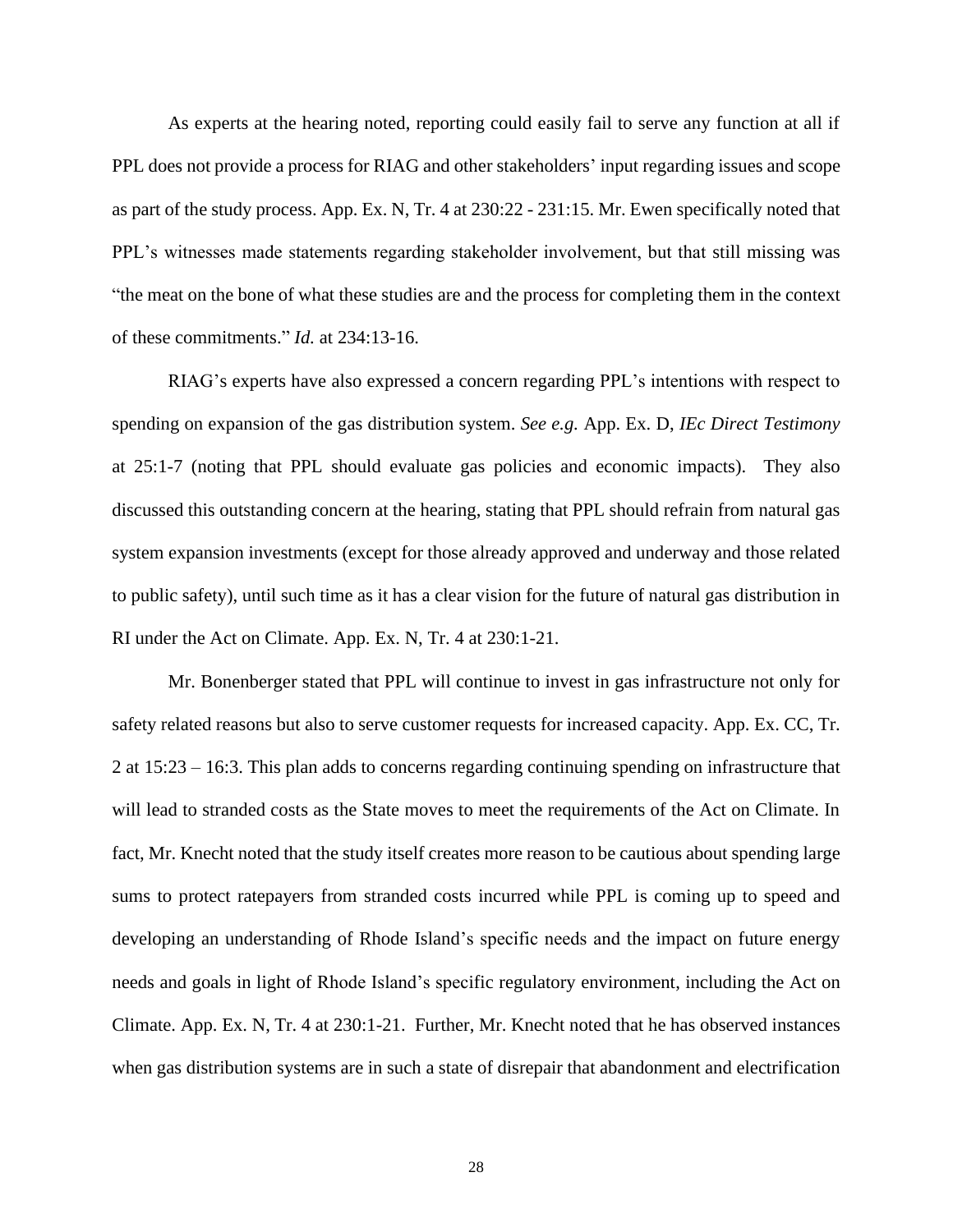would, for safety reasons, be a preferred alternative. *Id.* at 248:20 – 249:19. He stated that if the State is serious about meeting its climate goals, abandonments, while difficult to undertake, need to be carefully considered. *Id*. PPL has given no information about how it will guide the Rhode Island public through its transition to a reduced carbon future.

### **B. Petitioners Have Not Mitigated Risks of the Transaction, Let Alone Pointed to Offsetting Benefits.**

As discussed above, all the evidence in these proceedings has only demonstrated that risks continue to accrue to the public. In taking the position that Gen. Laws § 39-3-25 did not require "net benefits," PPL also seemingly took the (mistaken) position that it was not required to mitigate concrete risks of harm to the public. PPL has offered no external ongoing monitoring of the transition, only undefined reporting on the transition, and no escrow related to transition costs or other measure that could reduce the risk of unrealized synergies or ballooning future transition costs or service impairment during the transition. *E.g.* App. Ex. PP, *Transfer of Ownership of Granite State Electric Company and EnergyNorth Natural Gas, Inc. to Liberty Energy NH*, 2012 WL 2254207 (May 30, 2012, N.H.P.U.C.) (New Hampshire Public Utilities Commission ("NHPUC") approved transaction only with conditions addressing cap placed on recoverable prudently incurred IT expenses (\$8.1 million less depreciation); guarantee to not seek recovery for transaction or transition costs; limit rate case expenses; conduct customer service surveys; and escrow account funded by the seller with funds to be released back to seller upon certification that certain metrics were met).

Such protective measures would perhaps inch Petitioners closer to a no-harm standard, but even with such measures, Petitioners would fall short given the certainty of increased capital expense, stranded regulatory assets, and failure to offer substantive commitment to the Act on Climate goals or even a concrete framework to arrive at such a commitment.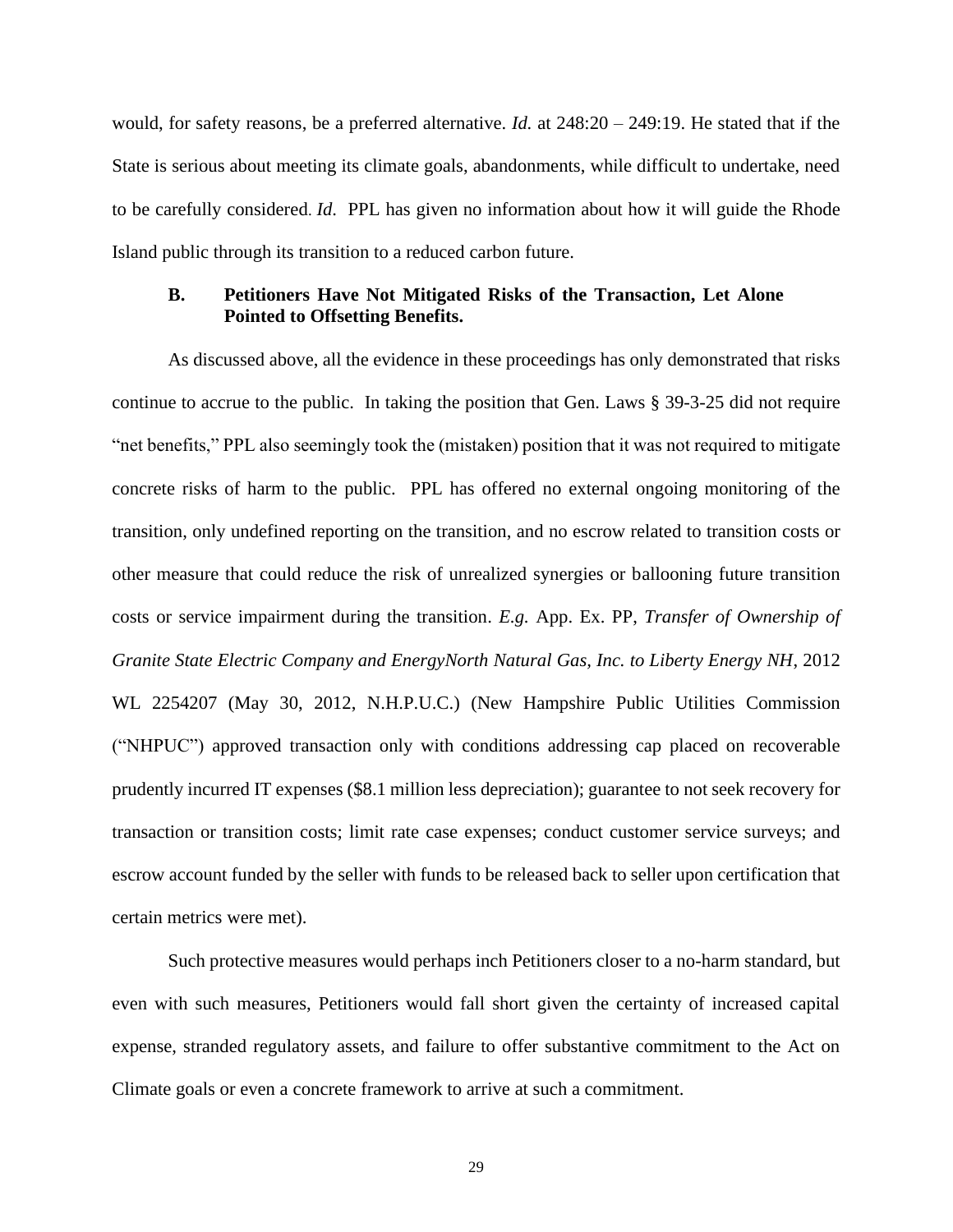Uncertainty regarding the relative advantage of storm response has gone unaddressed, with no evidence of or commitment to maintaining storm response time or costs. Nor have there been any commitments to retain service levels of any kind through the transition period. And, even if Petitioners were to, at five minutes to midnight, offer additional commitments, the time is passed for thorough considered review of any such measures' impact on this transaction. The transaction cannot be found to be in the public interest when the interests of the public were not effectively able to be voiced throughout the proceeding because discussion of major, statutory, public policy priorities was curtailed and analysis of the very premise of the transaction (pro forma financials) was withheld.

# **IV. NATIONAL GRID MUST OWN AND OPERATE NARRAGANSETT ELECTRIC UNTIL SUCH TIME AS THEY PRESENT A PETITION FOR APPROVAL OF A PROPOSED TRANSACTION MEETING THE STATUTORY STANDARD.**

At the close of hearings, the hearing officer asked: "[W]hat authority the State of Rhode Island has to compel National Grid to continue to own and operate Narragansett Electric, and if so, for how long can we compel them for." In response, the RIAG provides the following:

The State of Rhode Island may decline to approve National Grid's sale or other disposition of Narragansett Electric for as long as National Grid and any co-petitioner fail to meet the standard for approval of the particular transaction. Insofar as National Grid wishes to pursue a sale to another public utility, as it does here, that standard is clear: "With the consent and approval of the division, *but not otherwise*: . . . [a]ny public utility may . . . sell or lease all or any part of its property, assets, plant, and business to any other public utility[.]" App. Ex. A, R.I. Gen. Laws § 39-3-24(3). Only where "the facilities for furnishing service to the public will not thereby be diminished; and that the purchase, sale, or lease and the terms thereof are consistent with the public interest" should the Division grant its consent and approval for such a sale. App. Ex. B, R.I. Gen.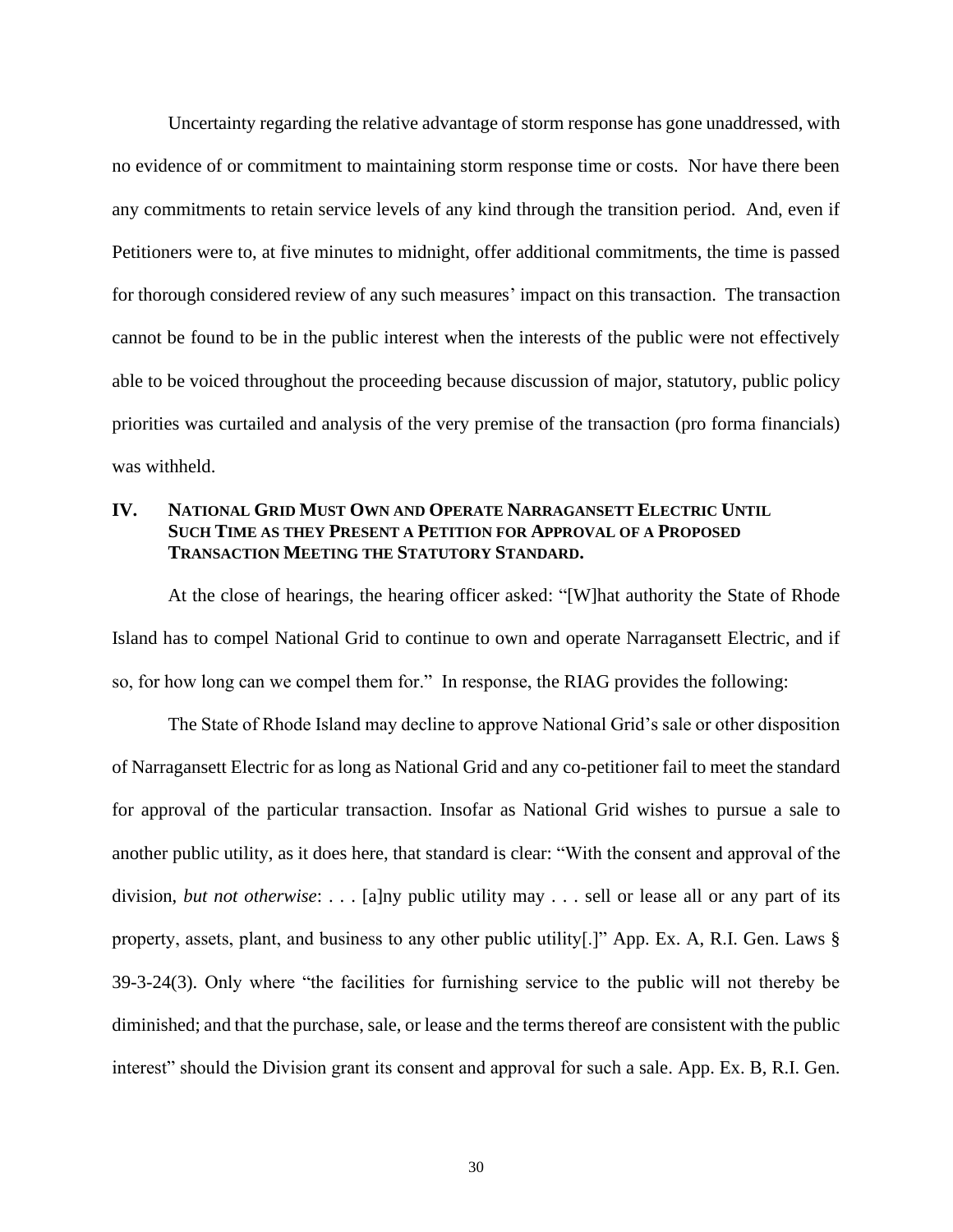Laws § 39-3-25. Absent proof that the proposed sale meets the statutory standard set forth in R.I. Gen. Laws § 39-3-25, National Grid must continue to own and operate Narragansett Electric.

Narragansett Electric enjoys – and has enjoyed – a functional monopoly over Rhode Island's electric and natural gas distribution, which it receives in exchange for its consent to be regulated. Any owner of Narragansett Electric similarly consents to public utility regulation through the acquisition process. Regulated public utilities enjoy numerous advantages as a result of their position, including decreased (or a complete lack of) competition. As a result, every public utility is "*required* to furnish safe, reasonable, and adequate services and facilities." App. Ex. QQ, R.I. Gen. Laws § 39-2-1(a) (emphasis added); *see also e.g.* App. Ex. RR, R.I. Gen. Laws § 39-1- 27.3 (requiring electric distribution companies to provide retail access, standard offer and lastresort services). Therefore, Narragansett Electric, which is currently under National Grid ownership, must furnish the people of Rhode Island with those services and facilities, which, in the case of Narragansett Electric, consists mainly of distribution of gas and electric service to the majority of people in Rhode Island until such time as a transfer of this duty is approved according to statute. In kind, Narragansett Electric is entitled to collect reasonable and just charges as determined by the legislature, the Division, and the Public Utilities Commission. Failure to furnish such services can result in fines levied pursuant to R.I. Gen. Laws § 39-2-8 (App. Ex. SS). Additionally, "[i]f any public utility [ ] shall omit to do any act, matter, or thing to be done by it, the public utility shall be liable to the person, firm, or corporation injured thereby, in a civil action . . ." App. Ex. TT, R.I. Gen. Laws § 39-2-7. Further, R.I. Gen. Laws § 39-1-32(a) (App. Ex. UU) provides the Public Utilities Commission with the power to issue emergency orders and implement immediate temporary actions to address situations where: (1) "public safety so requires;" (2) "failure to act immediately will result in irreparable injury to the public interest;" or (3) "an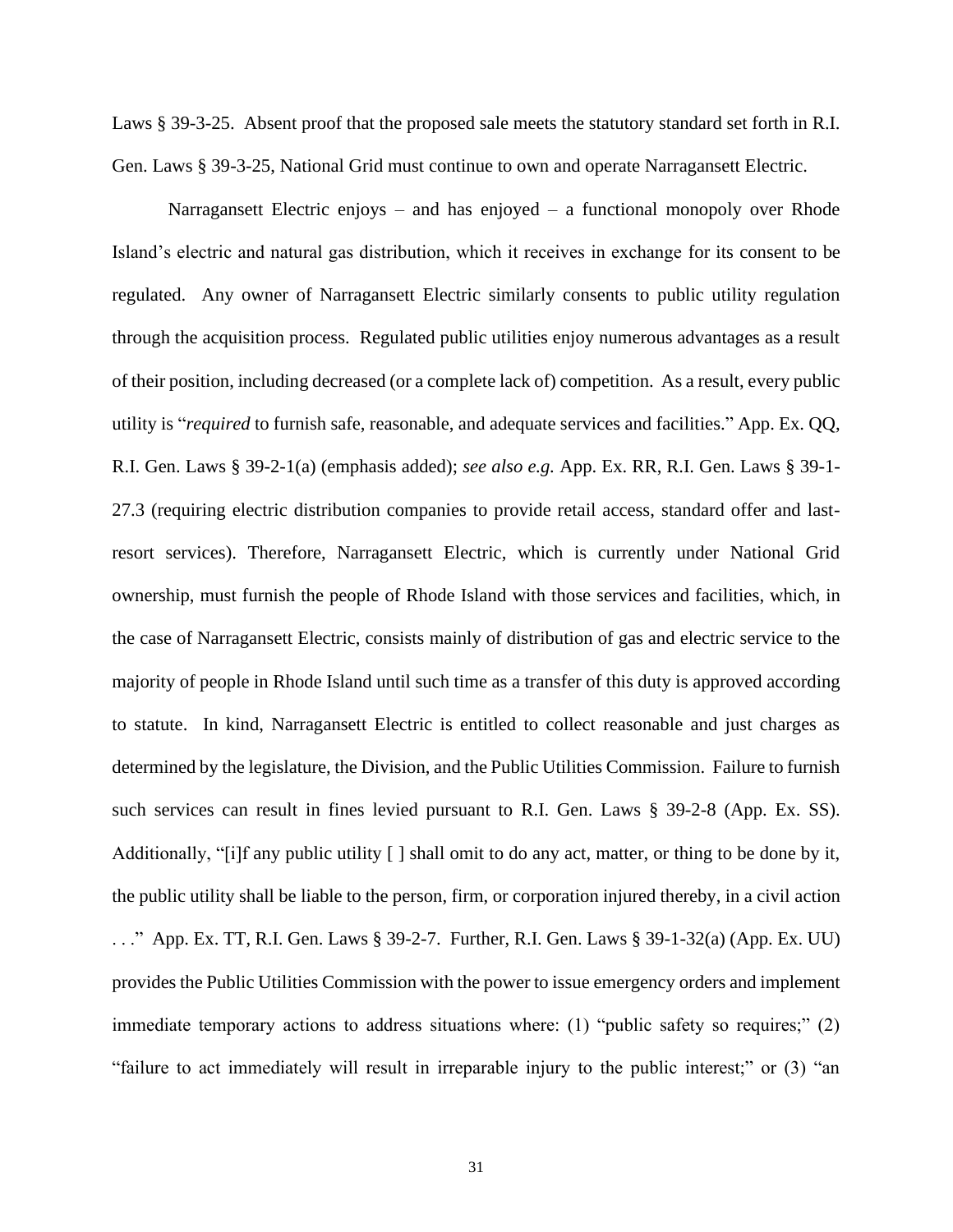emergency exists in the financial affairs of a public utility which, if not met immediately, will interfere with the accommodations, convenience, and welfare of the people." The Division could commence a proceeding before the Commission requesting it take such action if it were ever faced with a refusal of a public utility to provide service.

RIAG has no reason to believe that a denial of the pending petition would result in any disruption of service for Rhode Islanders, and no such evidence has been entered into these proceedings. The petition appears to reflect that the sale of Narragansett Electric is simply the result of negotiations with respect to a significantly larger sale of a utility company in the United Kingdom formerly owned by PPL and now owned by National Grid. *See e.g.* App. Ex. VV, *Direct Testimony of Vincent Sorgi* at 14: 3-7 (noting that the sale of Narragansett Electric was contingent on the sale of PPL's electric utility in the United Kingdom, Western Power Distribution, to National Grid). If this transaction is not approved, National Grid has the option of changing the terms of the transaction with PPL until it is consistent with the public interest, finding another buyer who is willing to enter a transaction consistent with the public interest, or continuing to operate and profit from its ownership of Narragansett Electric.

In short, the State of Rhode Island and the Division can require National Grid to continue to operate Narragansett Electric and need not approve any proposed transaction until such time as a sufficient petition is submitted for new ownership.

#### **CONCLUSION**

For the reasons set forth herein, the Attorney General respectfully requests that the Petition as filed with the Division of Public Utilities and Carriers, as amended by the Commitments, be denied.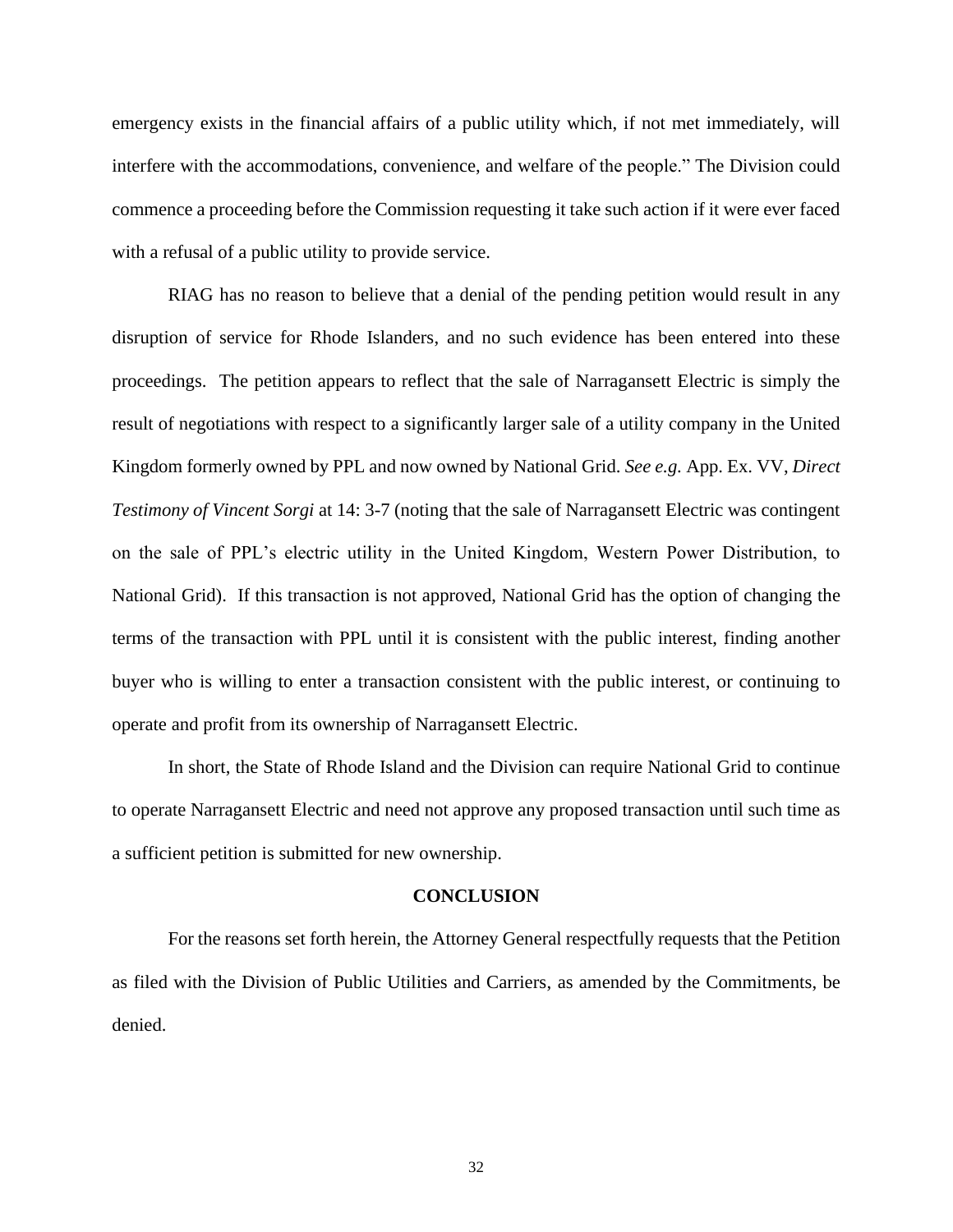Respectfully submitted,

PETER F. NERONHA ATTORNEY GENERAL OF THE STATE OF RHODE ISLAND

By his attorneys,

*/s/ Nicholas M. Vaz* Nicholas M. Vaz (#9501) */s/ Tiffany A. Parenteau* Tiffany A. Parenteau (#8436) Special Assistants Attorney General Office of the Attorney General 150 South Main Street Providence, RI 02903 [nvaz@riag.ri.gov](mailto:nvaz@riag.ri.gov) [tparenteau@riag.ri.gov](mailto:tparenteau@riag.ri.gov) (401) 274-4400 x 2297

Dated: January 18, 2022